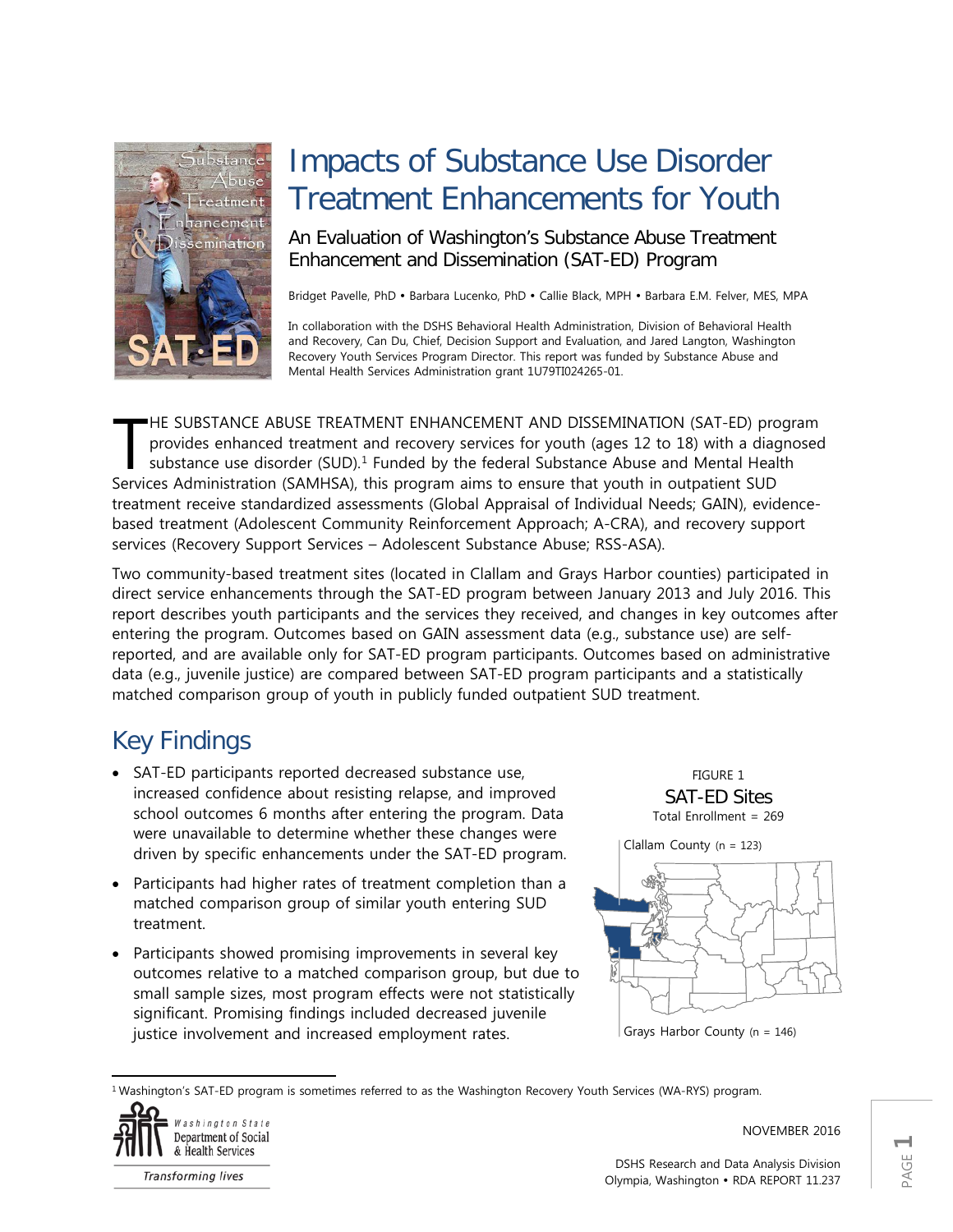# **CONTEXT** Substance Abuse Treatment Enhancement and Dissemination

The Washington State Department of Social and Health Services' (DSHS) Division of Behavioral Health and Recovery (DBHR) received \$3 million in federal funding over a four-year period from the U.S. Department of Health and Human Services' Substance Abuse and Mental Health Services Administration (SAMHSA) for the SAT-ED program.<sup>[2](#page-1-0)</sup> These funds provided support to strengthen youth substance use disorder (SUD) treatment services at both the system and local provider levels. At the system level, grant activities included infrastructure development such as financial mapping and workforce development. This evaluation report focuses on grant activities at the local provider level.

Under the SAT-ED grant, two community-based substance use disorder treatment facilities (True Star in Clallam County and True North in Grays Harbor County) implemented three treatment enhancements for youth in outpatient SUD services. Specifically, SAT-ED youth served by these agencies were (1) assessed regularly with a standardized assessment tool, the Global Appraisal of Individual Needs (GAIN); (2) treated using an evidence-based treatment, the Adolescent Community Reinforcement Approach (A-CRA); and (3) provided recovery support services using a model now established as a promising practice (Recovery Support Services – Adolescent Substance Abuse; RSS-ASA).

Youth enrolled in the SAT-ED program from January 2013 through November 2015, with all clients exiting the program by July 2016. In total, 269 youth received enhanced treatment services through the SAT-ED program, 123 at True Star in Clallam County and 146 at True North in Grays Harbor County. On average, participants remained in the program for 10 months. The participants were 57 percent male and 43 percent female. Participants ranged in age from 12 to 18 years old, with just over half (53 percent) falling into the 15 to 16 year age group. Sixty-two percent of participants identified as non-Hispanic white, and 38 percent as minorities. The two SAT-ED sites were located in non-urban counties along the Washington coast where a high proportion of youth are non-Hispanic white (approximately 70 percent), so the SAT-ED participant characteristics represent a higher proportion of minority youth served by the program than reside in those locations overall. In addition, 9 percent of SAT-ED youth identified as LGBTQ. These statistics are consistent with the grant program's goal of enhancing access to services for adolescent populations vulnerable to health disparities.

#### FIGURE 2.

<span id="page-1-0"></span>PAGE **2**

### **Demographics**



SOURCE: DSHS Integrated Client Databases.

 $\overline{\phantom{a}}$ <sup>2</sup> The original grant period was three years. A no-cost extension added a fourth year.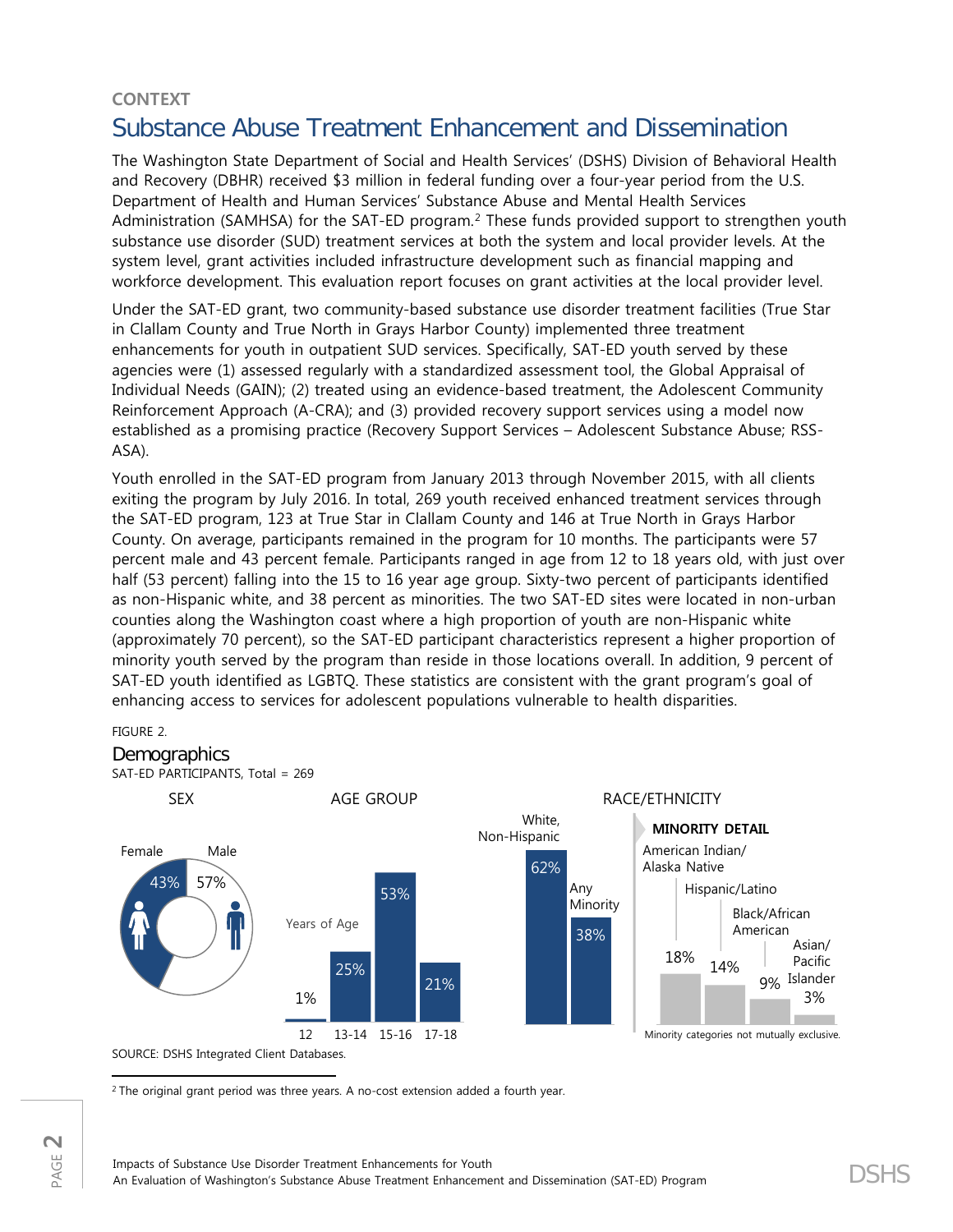#### FIGURE 3.

#### Primary Substance

SAT-ED PARTICIPANTS with available data, Total = 262



SOURCE: DSHS Integrated Client Databases.

Three-quarters (77 percent) of SAT-ED participants reported marijuana as their primary substance upon treatment intake, and the typical participant started using between the ages of 10 and 14. About half (50 percent) of SAT-ED youth had a co-occurring mental health treatment need, based on having at least one mental health diagnosis, prescription, or service in administrative service records in the 24 months prior to entering the SAT-ED program.

Nearly half (46 percent) of SAT-ED participants were referred to treatment through the legal system (court/probation/diversion) and roughly one-third (35 percent) were referred by schools. A range of other referral sources included self/family, other behavioral health providers, and child welfare case workers.<sup>[3](#page-2-0)</sup> Among youth entering the SAT-ED program, recent criminal charges (35 percent in the 12 months prior to intake), and school suspensions/expulsions (45 percent in the 12 months prior to intake) were common.

## Global Appraisal of Individual Needs (GAIN)

SAT-ED grant funds supported the training and certification of clinical staff to conduct Global Appraisal of Individual Needs (GAIN; Dennis, White, Titus, and Unsicker, 2008) assessments. Developed by Chestnut Health Systems, GAIN is a standardized bio-psychosocial assessment tool which asks SUD clients to report on substance use, risk behaviors, mental and emotional health, environment and living situation, school and work, and a multitude of other topics. SAT-ED youth were administered the GAIN-I, a comprehensive intake assessment, at program entry and the GAIN-M90, a follow-up assessment tool, six months later. Automated summaries of GAIN data are intended to assist with treatment planning. A secondary purpose of the GAIN assessment is for program monitoring and evaluation. Part one of this evaluation will present changes in self-reported GAIN outcomes between intake and 6-month follow-up for SAT-ED youth with assessment data available at both time points.

# Adolescent Community Reinforcement Approach (A-CRA)

Youth in SAT-ED were provided treatment following the Adolescent Community Reinforcement Approach (A-CRA), an intervention that aims to replace substance use and its triggers with pro-social activities, and foster new behaviors and social skills that support recovery (Smith and Meyers 2006; Smith, Lundy, and Gianini 2007). A-CRA is designated by SAMHSA as an evidence-based practice for youth in SUD treatment, and by the Washington State Institute for Public Policy (WSIPP) and the University of Washington's Evidence-Based Practice Institute (EBPI) as a research-based practice.<sup>[4](#page-2-1)</sup>

A-CRA treatment services were delivered to participants throughout the SAT-ED program, but complete electronic records for A-CRA services were only recorded from January 2013 through June 2015 to support clinician training and certification. Here we report on the typical "package" of A-CRA

 $\overline{\phantom{a}}$ 

<span id="page-2-0"></span><sup>&</sup>lt;sup>3</sup> For some SAT-ED youth, TARGET treatment intake data indicate more than one referral source.

<span id="page-2-1"></span><sup>4</sup> In 2012, the Washington State legislature directed the Washington State Institute for Public Policy (WSIPP) and the University of Washington's Evidence-Based Practice Institute (EBPI) to create an inventory of "evidence-based", "research-based", and "promising practices" for children in the areas of behavioral health, child welfare, and juvenile justice services (WSIPP 2016). The "evidence-based" designation signifies the strongest level of evidence of effectiveness.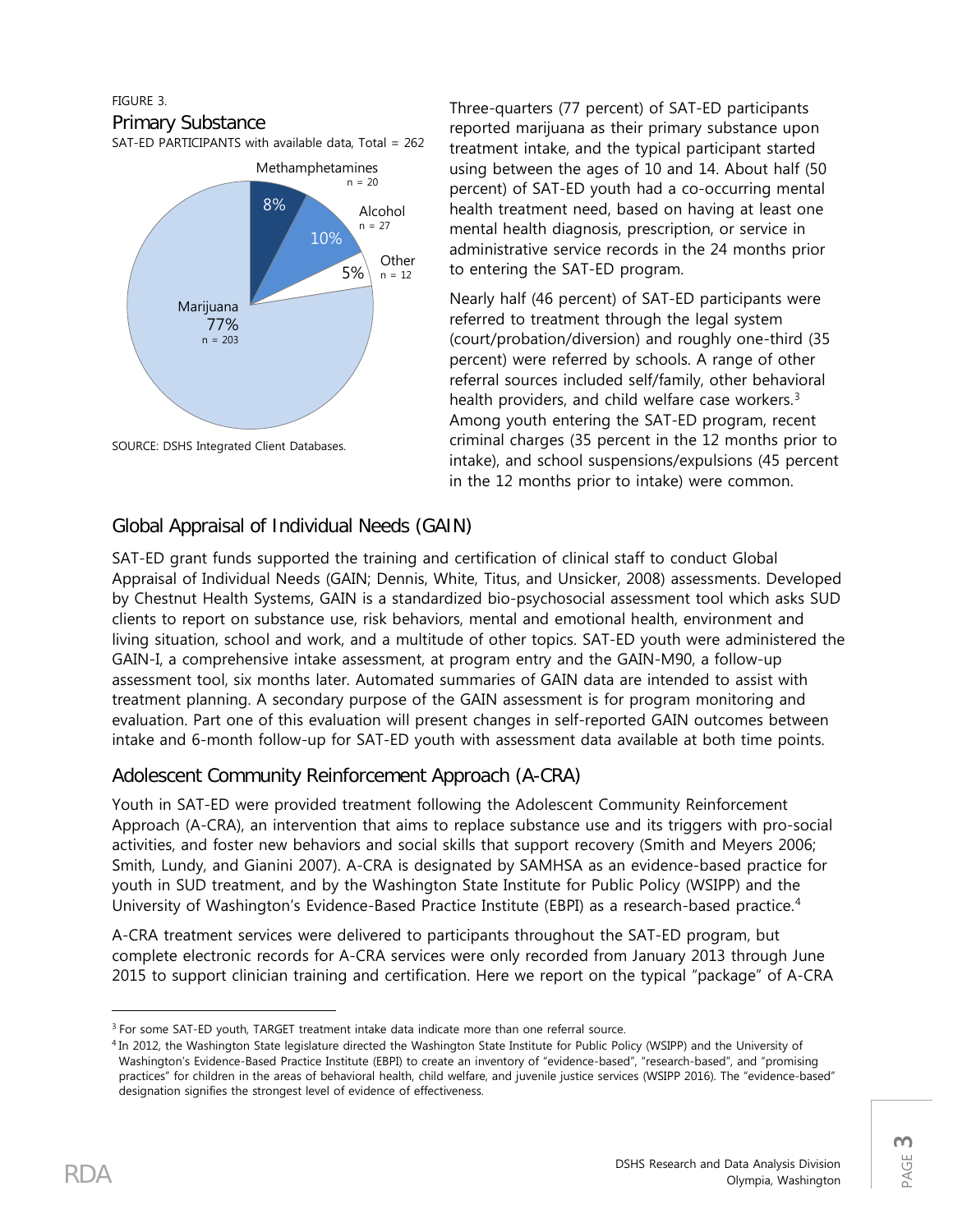treatment services youth received during their time in SAT-ED, for the subset of SAT-ED youth discharged from the program by June 2015. Overall, 94 percent of SAT-ED participants who discharged by June 2015 received at least one A-CRA treatment session during the program.

On average, youth received five A-CRA sessions during their time in treatment, which lasted an average of 43 minutes apiece. One-quarter of SAT-ED youth had parents or other caregivers participate in their A-CRA treatment (via a parent/caregiver-only session or joint parent/caregiveryouth session). Each A-CRA session included one or more A-CRA treatment elements. The most frequent A-CRA treatment elements were Overview of A-CRA; Happiness Scale; Treatment Plan/Goals of Counseling; and Functional Analysis of Substance Using Behavior.

#### FIGURE 4.

Adolescent Community Reinforcement Approach (A-CRA) Services, Both Sites Services Received by SAT-ED Participants Discharged by June 2015\*, Total = 155



SOURCE: EBTx, Chestnut Health Systems' electronic data system for A-CRA treatment records.

NOTES: Bars may not sum to overall percentages due to rounding. Other A-CRA services include Case Management, Couples Relationship Therapy, Crisis Management, Homework complete only, Medication Adherence and Monitoring, Urinalysis result only. \* Complete A-CRA service data not available past June 2015.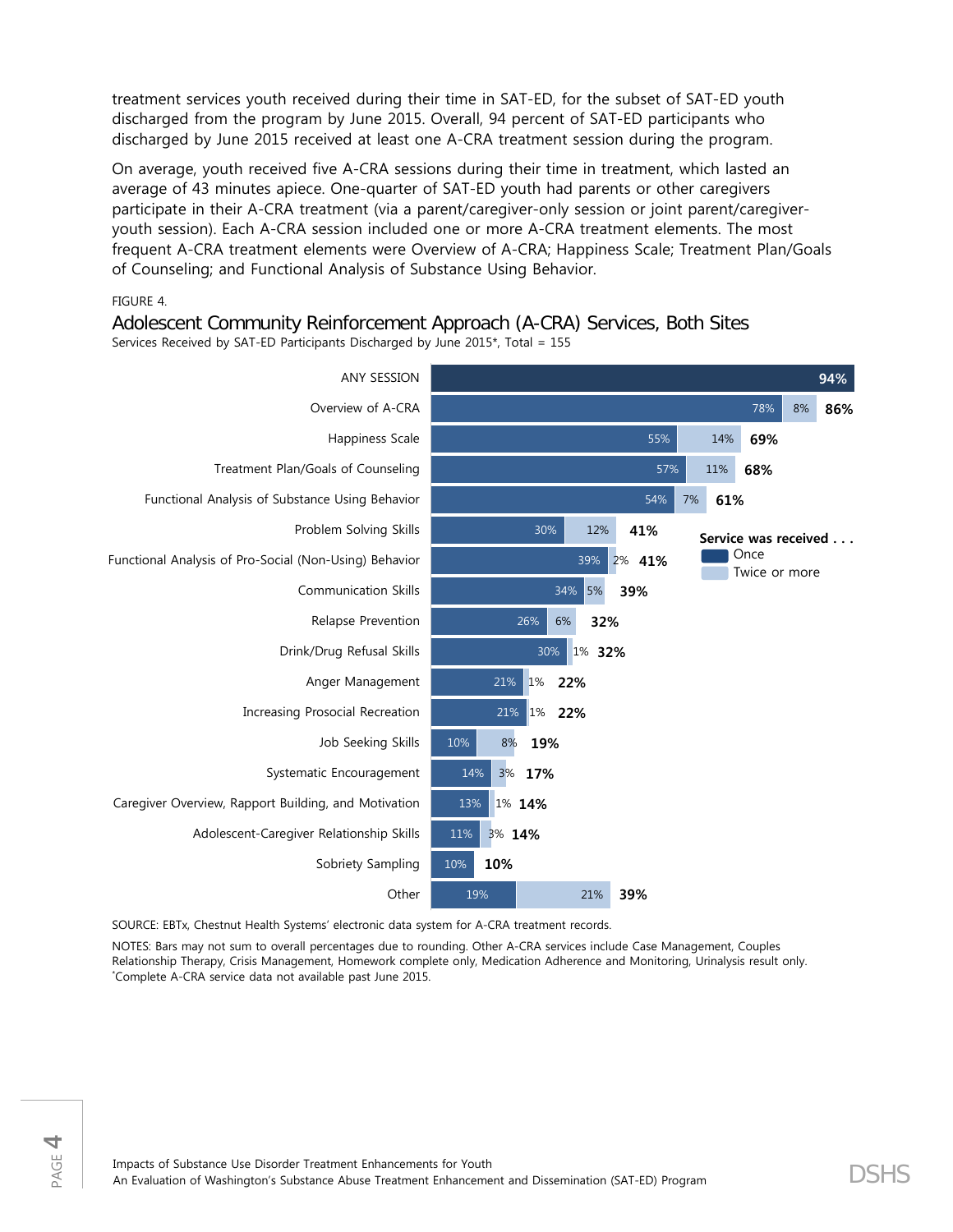# Recovery Support Services (RSS)

SAMHSA defines recovery support services as "nonclinical services that assist individuals and families working toward recovery from substance use conditions" (SAMHSA 2010: 1). Because they are not currently Medicaid-funded in Washington State, recovery support services are unavailable to most youth receiving publicly funded SUD treatment. The SAT-ED grant funded program participants to receive Recovery Support Services for Adolescent Substance Abuse (RSS-ASA; DBHR 2013), a model of recovery support services for youth, adapted from the adult model used in the successful Access to Recovery Program (Krupski et al. 2009; Wickizer, Mancuso, Campbell & Lucenko 2009). RSS-ASA is designated by the Washington State Institute for Public Policy and the University of Washington's Evidence-Based Practice Institute as a promising practice (WSIPP 2016).

RSS-ASA comprises two major components. First, a recovery care coordinator oversees a youth's recovery process, maintaining regular contact with the youth and family during and after clinical treatment services, assessing the youth's needed supports, developing an individualized recovery plan, and facilitating the execution of this plan. Second, funding is provided for individualized recovery support services, such as bus passes to get to treatment or registration fees to participate on a youth sports team. [5](#page-4-0) Expenditures for RSS for all 269 SAT-ED clients over the full grant period totaled \$164,202, or an average of \$610 per client.

The chart below shows the use of RSS through the SAT-ED program. The chart is restricted to SAT-ED youth discharged by March 2016 for whom complete RSS data is available. Most SAT-ED participants (87 percent) received at least one RSS during their time in the program. The most common types of RSS were Alcohol- and Drug-Free Activities Support (e.g., youth sports team or music lessons), Basic Needs Support (e.g., food or clothing), and Transportation Support (e.g., bus passes or gas vouchers).

#### FIGURE 5.

#### **87%** 18% 25% 18% 8% 3% 4% 3% 1% **2%** 3% 2% **1%** 53% **71%** 39% 36% 6% 3% 2% **1%** 1% **1%** ANY SERVICE Alcohol-/Drug-Free Activities Support Basic Needs Support Transportation Support Educational Service Support Recovery Coordination Support Adolescent Case Management Employment Support Pre-employment Support Community Education Medical Care **Other 53% 44% 13% 5% 2% 2%** Participation and Expenditures, Full Grant Period SAT-ED Participants 269 Expenditures, Average Per Participant | \$610 TOTAL Expenditures **\$164,202 Service was received ...** Once Twice or more

### Recovery Support Services

Services Received by SAT-ED Participants Discharged by March 2016\*, Total = 240

NOTES: Bars may not sum to overall percentages due to rounding. Other includes: Outreach Services, Brief Intervention, Brief Therapy-Individual, Family Support, Vision Care. \*Complete RSS records not available past March 2016. SOURCE: DSHS Integrated Client Databases.

<span id="page-4-0"></span>l <sup>5</sup> Participating agencies also conducted group recovery support services, such as "activity nights." In this report, recovery support services refer to individualized recovery support services under the RSS-ASA model.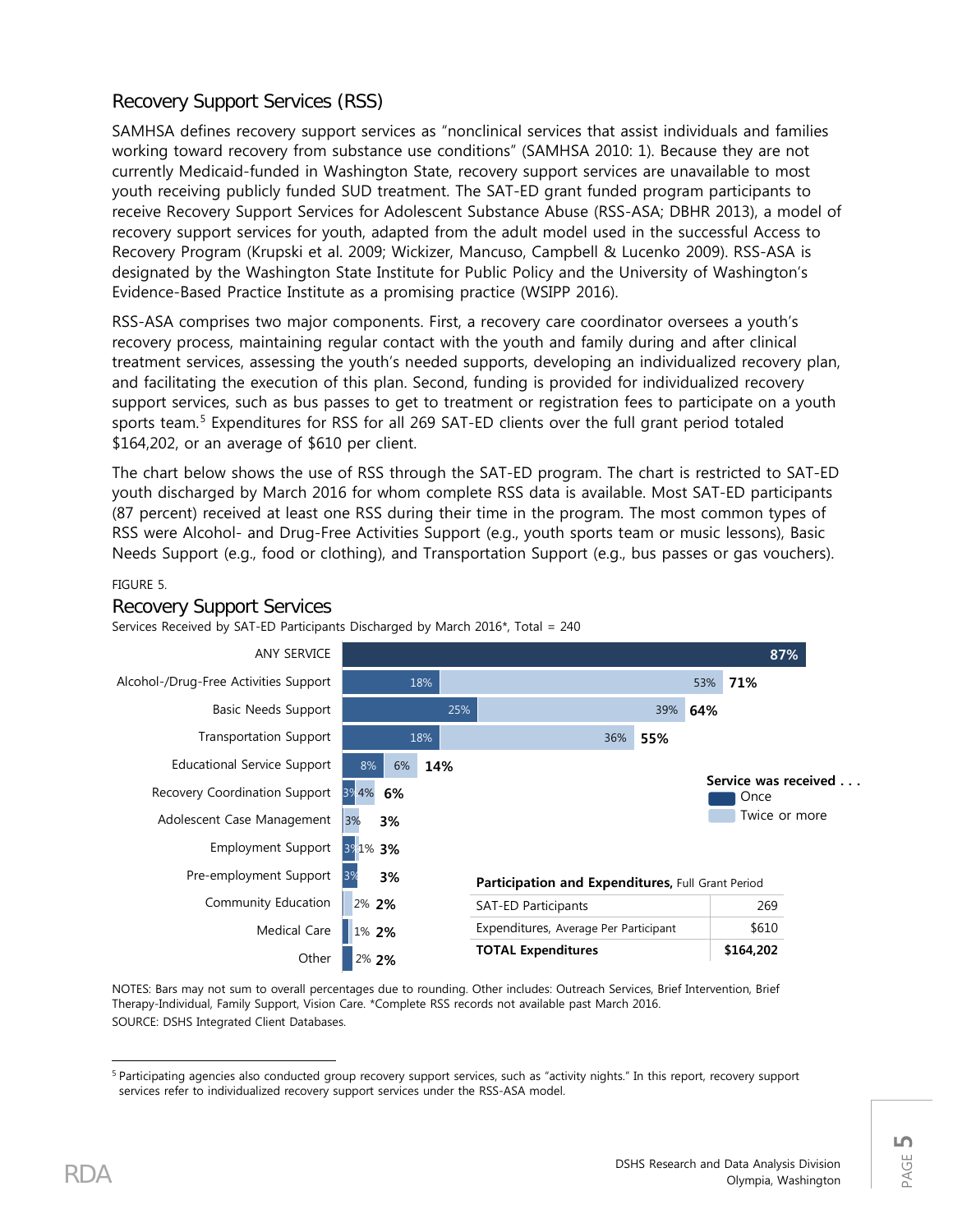# Part I. Self-Reported Outcomes

Part one of this report presents self-reported recovery status, substance use, and school outcomes for a subset of SAT-ED participants with Global Appraisal of Individual Needs (GAIN) assessment data at intake and at 6-month follow-up ( $n = 192$ ). These measures were not available for a comparison group and should not be interpreted as program net impacts. The changes observed could be larger than, smaller than, or similar to changes for other youth receiving publicly funded outpatient SUD services in Washington State. Part two of the report examines changes in administrative data outcomes for the SAT-ED study population, a subset of SAT-ED participants statistically matched to a comparison group.

The GAIN assessment data show that youth receiving enhanced SUD treatment through the SAT-ED program made measurable progress toward recovery. More than half of participants (59 percent) were considered "in recovery" at 6-month follow-up, meaning they were housed in the community, abstinent, and without substance use problems in the month prior to assessment. Nearly half of SAT-ED youth (45 percent) abstained from substance use in the 90 days preceding the 6-month assessment, more than a four-fold increase from intake (10 percent). Youth also reported high rates of confidence (80 percent) about resisting relapse at the 6-month follow-up, up from 61 percent at intake.

FIGURE 6.

#### Self-Reported Recovery Outcomes

SAT-ED clients with GAIN assessment data at intake and 6-month follow-up, Total = 192



SOURCE: Global Appraisal of Individual Needs (GAIN) assessment data.

NOTE: Fewer than 192 responses for some measures due to missing item-level data.

**In Recovery** – Housed in community, abstinent, and no substance use problems in the past month. **Abstinence** – No drug or alcohol use in the past 90 days.

**Confidence About Resting Relapse** – Client believes he/she could avoid using alcohol or drugs at home, at school/work, with friends, and when around others using alcohol or drugs.

In addition to overall progress toward recovery, youth reported less frequent use of specific substances at the 6-month follow-up assessment, compared to the assessment at intake. The proportion of clients who reported drinking declined from one-half (53 percent) to one-third (31 percent). Similar decreases were seen in getting drunk (42 percent to 24 percent), and in the average days of alcohol use, if any at intake (7 days to 1 day), in the 90 days prior to assessment.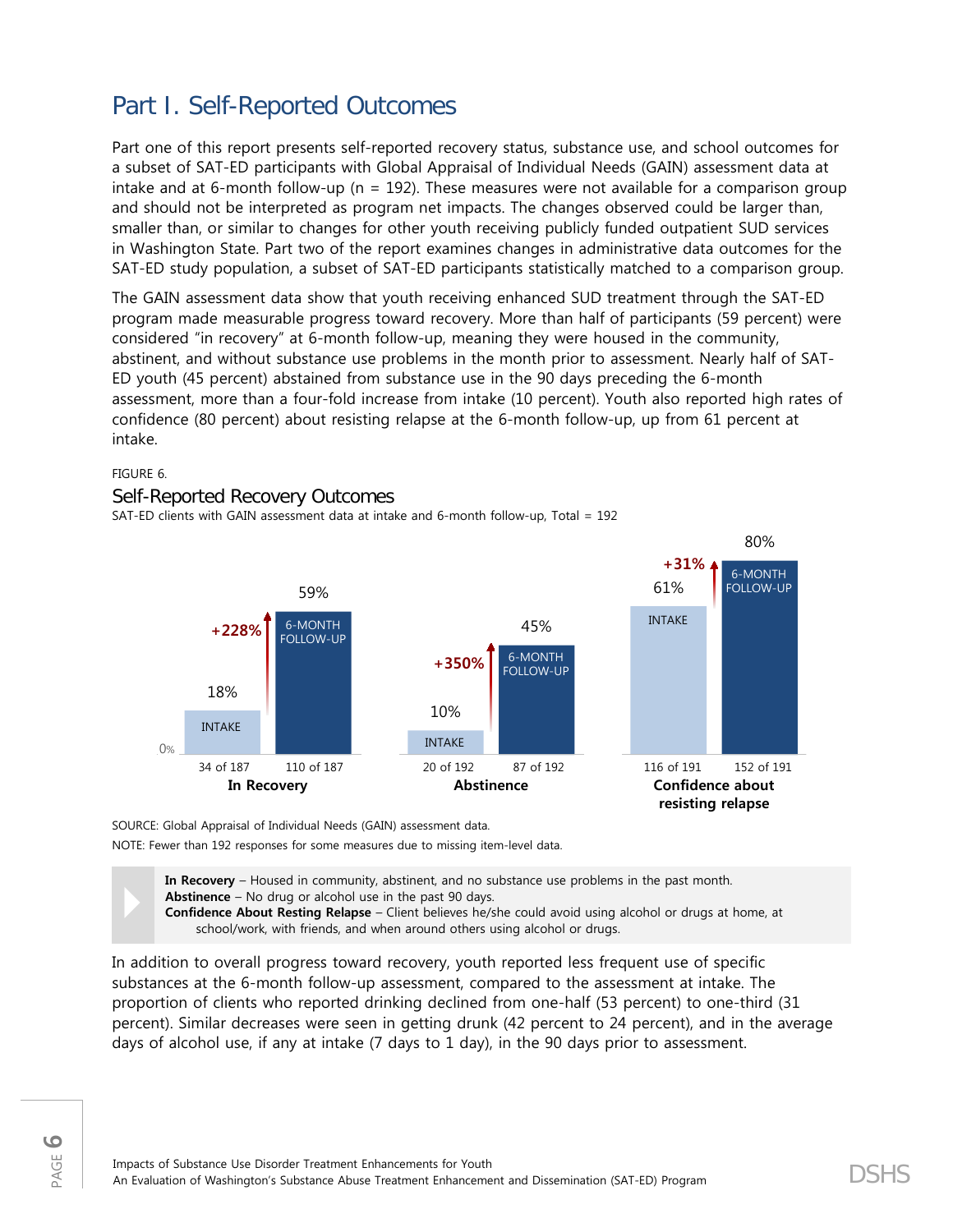Marijuana use declined between intake and 6-month follow-up. The majority of SAT-ED youth (85 percent) reported using marijuana at intake, consistent with marijuana being the most frequent primary substance according to SUD treatment records. The rate of self-reported marijuana use dropped from 85 to 49 percent by 6 months. In parallel, youth who reported using marijuana at intake reduced their average days of use, from 33 days at intake (roughly one-third of the 90-day period preceding assessment) to 14 days at 6-month follow-up.

#### FIGURE 7.



SAT-ED clients with GAIN assessment data at intake and 6-month follow-up, Total = 192



#### SOURCE: Global Appraisal of Individual Needs (GAIN) assessment data.

**Any Alcohol Use** – Any alcohol use in the past 90 days.<br>**Gotten Drunk** – Gotten drunk or had 5 or more drinks in **Days Alcohol Use** – Average number of alcohol use day **Gotten Drunk** – Gotten drunk or had 5 or more drinks in the past 90 days. **Days Alcohol Use** – Average number of alcohol use days in the past 90 days.

#### FIGURE 8.

## Self-Reported Marijuana Use, Past 90 Days

SAT-ED clients with GAIN assessment data at intake and 6-month follow-up, Total = 192



SOURCE: Global Appraisal of Individual Needs (GAIN) assessment data.

 **Any Marijuana Use** – Any marijuana use in the past 90 days. **Days Marijuana Use** – Average number of marijuana use days in the past 90 days.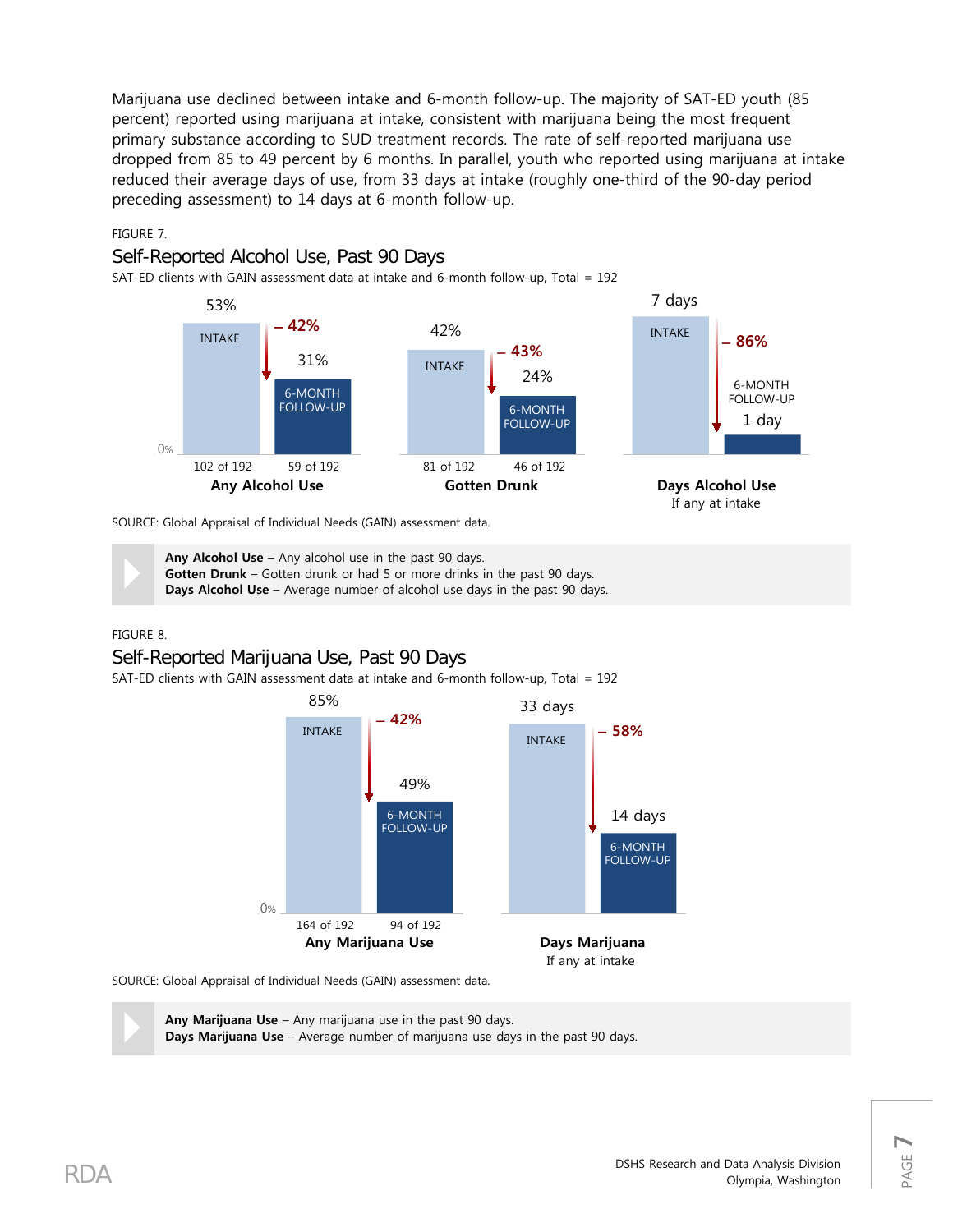School absenteeism and the rate of getting in trouble at school declined by approximately half between intake and 6 months. In the 90 days prior to intake, 58 percent of youth reported five or more absences; this rate dropped to 28 percent at 6-month follow-up. In the 90 days prior to intake, 55 percent of youth reported getting in trouble at school, getting suspended, or getting expelled; this rate dropped to 26 percent at 6-month follow-up.

#### FIGURE 9.

### Self-Reported School Outcomes, Past 90 Days

SAT-ED clients with GAIN assessment data at intake and 6-month follow-up, Total = 192



SOURCE: Global Appraisal of Individual Needs (GAIN) assessment data. NOTE: Fewer than 192 responses for some measures due to missing item-level data.

**Absenteeism** – Five or more days absent from school/training in the past 90 days.<br> **In Trouble** – Youth got in trouble at school/training, got suspended, or got expelled in the past 90 days.

The changes in self-reported outcomes in GAIN assessment data were relatively consistent across sex, age, and race/ethnicity groups (Table 1 presents tests for differences in changes over time, across groups). While there were noteworthy baseline differences in some of the measures – for example, male and minority youth were more likely to report getting in trouble in school in the 90 days before intake, and older youth were more likely to report getting drunk – the changes were similar across groups. Youth with and without co-occurring mental health disorders (COD) experienced similar changes over time, but results suggest that some outcomes for COD youth still lagged behind their peers at 6-month follow-up (e.g., lower rates of recovery, higher rates of school absenteeism and getting in trouble at school). SAT-ED youth served by the two sites also experienced similar changes in outcomes, with the exception of school absenteeism. Youth served by True Star in Clallam County started with higher absenteeism rates and had larger declines than their peers at True North in Grays Harbor County (p<.05). At 6 months after intake, absenteeism rates were the same at both sites.

Youth who received more recovery support services experienced larger increases in abstinence  $(p<1)$ , larger increases in confidence about resisting relapse (p<.05), and larger decreases in school absences (p<.05). At 6-month follow-up, participants provided 10 or more RSS reported lower rates of alcohol use (16 percent compared to 39 percent), getting drunk (10 percent compared to 30 percent), and marijuana use (40 percent compared to 52 percent) relative to participants provided 9 or fewer RSS during the program. It is important to note that these higher RSS utilizers, who represent 40 percent of youth with both GAIN and RSS data available, also began services with somewhat lower rates of substance use than their peers, but that the gap widened over the course of treatment.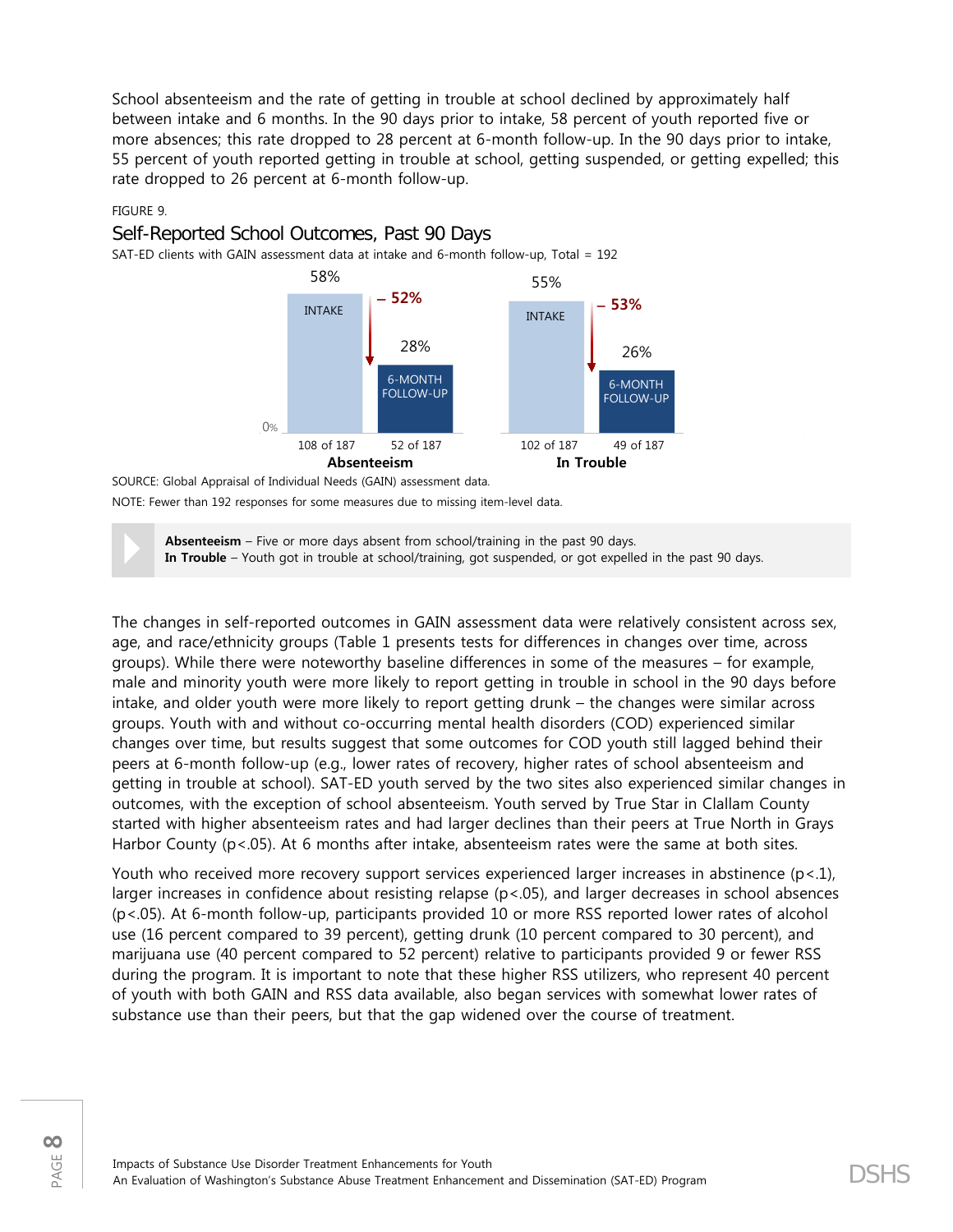# TABLE 1. Selected Self-Reported Outcomes from GAIN Assessment Data, by Subgroup

|                                         |     | Abstinence<br>In Recovery |       | Confidence<br>about resisting<br>relapse |       | Any Alcohol   |       |               |       |
|-----------------------------------------|-----|---------------------------|-------|------------------------------------------|-------|---------------|-------|---------------|-------|
|                                         | N   | <b>INTAKE</b>             | 6 MOS | <b>INTAKE</b>                            | 6 MOS | <b>INTAKE</b> | 6 MOS | <b>INTAKE</b> | 6 MOS |
| All SAT-ED Clients with GAIN Data       | 192 | 18%                       | 59%   | 10%                                      | 45%   | 61%           | 80%   | 53%           | 31%   |
| Sex                                     |     |                           |       |                                          |       |               |       |               |       |
| Male                                    | 106 | 17%                       | 56%   | 9%                                       | 43%   | 62%           | 82%   | 56%           | 32%   |
| Female                                  | 82  | 21%                       | 63%   | 13%                                      | 48%   | 57%           | 76%   | 49%           | 28%   |
| <b>Age Group</b>                        |     |                           |       |                                          |       |               |       |               |       |
| $12 - 14$                               | 55  | 15%                       | 58%   | 4%                                       | 42%   | 56%           | 73%   | 46%           | 31%   |
| $15 - 16$                               | 101 | 16%                       | 58%   | 12%                                      | 48%   | 60%           | 84%   | 56%           | 30%   |
| $17 - 18$                               | 32  | 32%                       | 65%   | 19%                                      | 44%   | 65%           | 74%   | 53%           | 31%   |
| <b>Race/Ethnicity</b>                   |     |                           |       |                                          |       |               |       |               |       |
| Non-Hispanic White                      | 118 | 18%                       | 56%   | 8%                                       | 46%   | 59%           | 76%   | 55%           | 30%   |
| Any Minority                            | 70  | 19%                       | 65%   | 14%                                      | 44%   | 61%           | 84%   | 49%           | 31%   |
| <b>Co-Occurring Disorders</b>           |     |                           |       |                                          |       |               |       |               |       |
| Yes - Mental Health Tx Need             | 92  | 19%                       | 54%   | 14%                                      | 45%   | 56%           | 78%   | 50%           | 30%   |
| No                                      | 96  | 18%                       | 64%   | 7%                                       | 46%   | 64%           | 80%   | 55%           | 30%   |
| <b>Program Site</b>                     |     |                           |       |                                          |       |               |       |               |       |
| True North, Grays Harbor County         | 97  | 19%                       | 58%   | 9%                                       | 41%   | 58%           | 76%   | 56%           | 34%   |
| True Star, Clallam County               | 95  | 17%                       | 60%   | 12%                                      | 49%   | 63%           | 83%   | 51%           | 27%   |
| <b>Recovery Support Services Volume</b> |     |                           |       |                                          |       |               |       |               |       |
| Low $(0-9)$                             | 101 | 20%                       | 60%   | 10%                                      | 40%   | 65%           | 78%   | 55%           | 39%   |
| High $(10+)$                            | 70  | 19%                       | 62%   | 11%                                      | 57%*  | 54%           | 84%** | 47%           | 16%   |

|                                         |     | Any Marijuana<br><b>Got Drunk</b> |       | Absenteeism   |       | In Trouble at<br><b>School</b> |          |               |       |
|-----------------------------------------|-----|-----------------------------------|-------|---------------|-------|--------------------------------|----------|---------------|-------|
|                                         | N   | <b>INTAKE</b>                     | 6 MOS | <b>INTAKE</b> | 6 MOS | <b>INTAKE</b>                  | 6 MOS    | <b>INTAKE</b> | 6 MOS |
| All SAT-ED Clients with GAIN Data       | 192 | 42%                               | 24%   | 85%           | 49%   | 58%                            | 28%      | 55%           | 26%   |
| Sex                                     |     |                                   |       |               |       |                                |          |               |       |
| Male                                    | 106 | 46%                               | 26%   | 88%           | 52%   | 57%                            | 24%      | 61%           | 30%   |
| Female                                  | 82  | 38%                               | 20%   | 82%           | 45%   | 61%                            | 33%      | 48%           | 23%   |
| <b>Age Group</b>                        |     |                                   |       |               |       |                                |          |               |       |
| $12 - 14$                               | 55  | 33%                               | 24%   | 95%           | 55%   | 78%                            | 35%      | 80%           | 53%   |
| $15 - 16$                               | 101 | 46%                               | 23%   | 84%           | 45%   | 48%                            | 26%**    | 46%           | 20%   |
| $17 - 18$                               | 32  | 50%                               | 25%   | 72%           | 53%*  | 55%                            | 23%      | 41%           | 3%    |
| <b>Race/Ethnicity</b>                   |     |                                   |       |               |       |                                |          |               |       |
| Non-Hispanic White                      | 118 | 45%                               | 25%   | 86%           | 50%   | 57%                            | 24%      | 52%           | 25%   |
| Any Minority                            | 70  | 39%                               | 20%   | 83%           | 47%   | 62%                            | 34%      | 61%           | 30%   |
| <b>Co-Occurring Disorders</b>           |     |                                   |       |               |       |                                |          |               |       |
| Yes - Mental Health Tx Need             | 92  | 41%                               | 22%   | 83%           | 50%   | 60%                            | 31%      | 55%           | 29%   |
| No                                      | 96  | 44%                               | 25%   | 88%           | 48%   | 57%                            | 24%      | 55%           | 25%   |
| <b>Program Site</b>                     |     |                                   |       |               |       |                                |          |               |       |
| True North, Grays Harbor County         | 97  | 47%                               | 27%   | 88%           | 51%   | 47%                            | 28%      | 54%           | 28%   |
| True Star, Clallam County               | 95  | 37%                               | 21%   | 83%           | 47%   | 69%                            | $27\%**$ | 55%           | 24%   |
| <b>Recovery Support Services Volume</b> |     |                                   |       |               |       |                                |          |               |       |
| Low $(0-9)$                             | 101 | 47%                               | 30%   | 87%           | 52%   | 48%                            | 27%      | 55%           | 24%   |
| High $(10+)$                            | 70  | 33%                               | 10%   | 81%           | 40%   | 69%                            | 27%**    | 48%           | 25%   |

NOTE: The table indicates where the magnitude of changes differ significantly from that of the reference category, defined as the first category within each subgroup list (\*\*\*<.01; \*\*p<.05; \*p<.1). For example, the reference category for recovery support services volume is "low (0-9)," and the increase in abstinence over time was greater for youth with a "high (10+)" dosage of recovery support services relative to this reference group. Note that recovery support services expenditures at the individual level were not available.

SOURCE: Global Appraisal of Individual Needs (GAIN) assessment data and DSHS Integrated Client Databases.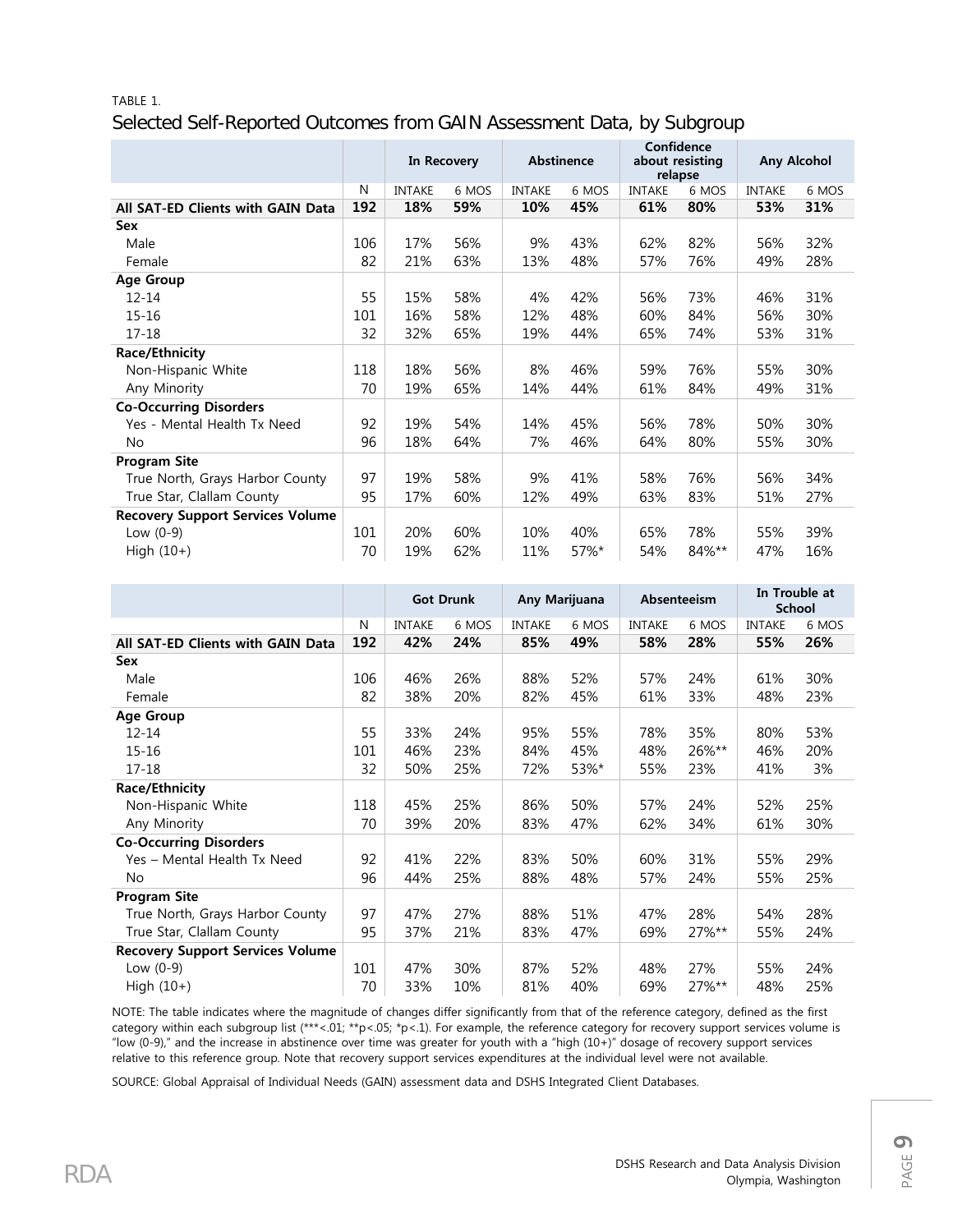# Part II. Impact Evaluation

To evaluate the impact of SAT-ED, we constructed a statistically matched comparison group and examined how treatment episode measures and outcomes among SAT-ED clients receiving enhanced SUD services differed from those of similar youth in outpatient SUD treatment services receiving "treatment as usual." Outcomes were measured over a 12 month follow-up period derived from administrative data sources, including TARGET (chemical dependency treatment services) and the DSHS Research and Data Analysis Division's (RDA's) Integrated Client Databases (Mancuso 2014).

The study sample (n=149) included all youth who enrolled in SAT-ED between January 2013 and March 2015, whose program enrollment record could be linked with an intake record for publicly funded SUD treatment services, and who were enrolled in medical assistance (Medicaid or SCHIP) for at least one month during the 12-month period both preceding and following intake.

Propensity score matching was used to select a statistically matched comparison group (n=149) of youth who began an episode of publicly funded outpatient SUD treatment services in the same time period, and who were similar to SAT-ED participants in terms of baseline demographics, medical assistance enrollment, substance use disorder treatment needs, behavioral and health risk indicators, family and living situation, social service use, juvenile justice involvement, prior employment, and geographic characteristics (see appendix and technical notes for additional details).

The matched groups were used for analysis of both treatment episode measures (e.g., engagement) as well as several outcome categories including: SUD treatment utilization, juvenile justice involvement, emergency department visits, and employment. The SUD treatment episode measures are defined during the treatment episode; there is no parallel measure in the 12-month baseline period. For all other measures, we used a difference-in-difference (DID) approach, also known as an untreated control group design with pre-test and post-test (Shadish et al., 2002). This approach compares the change in outcomes between the pre- and post-periods for persons who receive enhanced treatment services, relative to the change observed for the "treatment as usual" or comparison group.

## **What is a Difference-in-Difference (DID)?**

Calculating the difference-in-difference between SAT-ED and non-SAT-ED clients' change in rates of alcohol- and drug-related charges between the 12-month pre-period and the 12-month post-period:

- Change in rates of alcohol- and drug-related charges for SAT-ED clients: 21.5% in pre-period and 10.1% in post-period  $= -11.4%$
- Change in rates of alcohol- and drug-related charges for non-SAT-ED clients: 20.8% in pre-period and  $16.8\%$  in post-period =  $-4.0\%$
- Difference-in-difference:
	- $(-11.4\%) (-4.0\%) = -7.4\%$

The decrease in rates of alcohol- and drug-related charges was 7.4 percentage points larger for SAT-ED clients compared to that of non-SAT-ED clients.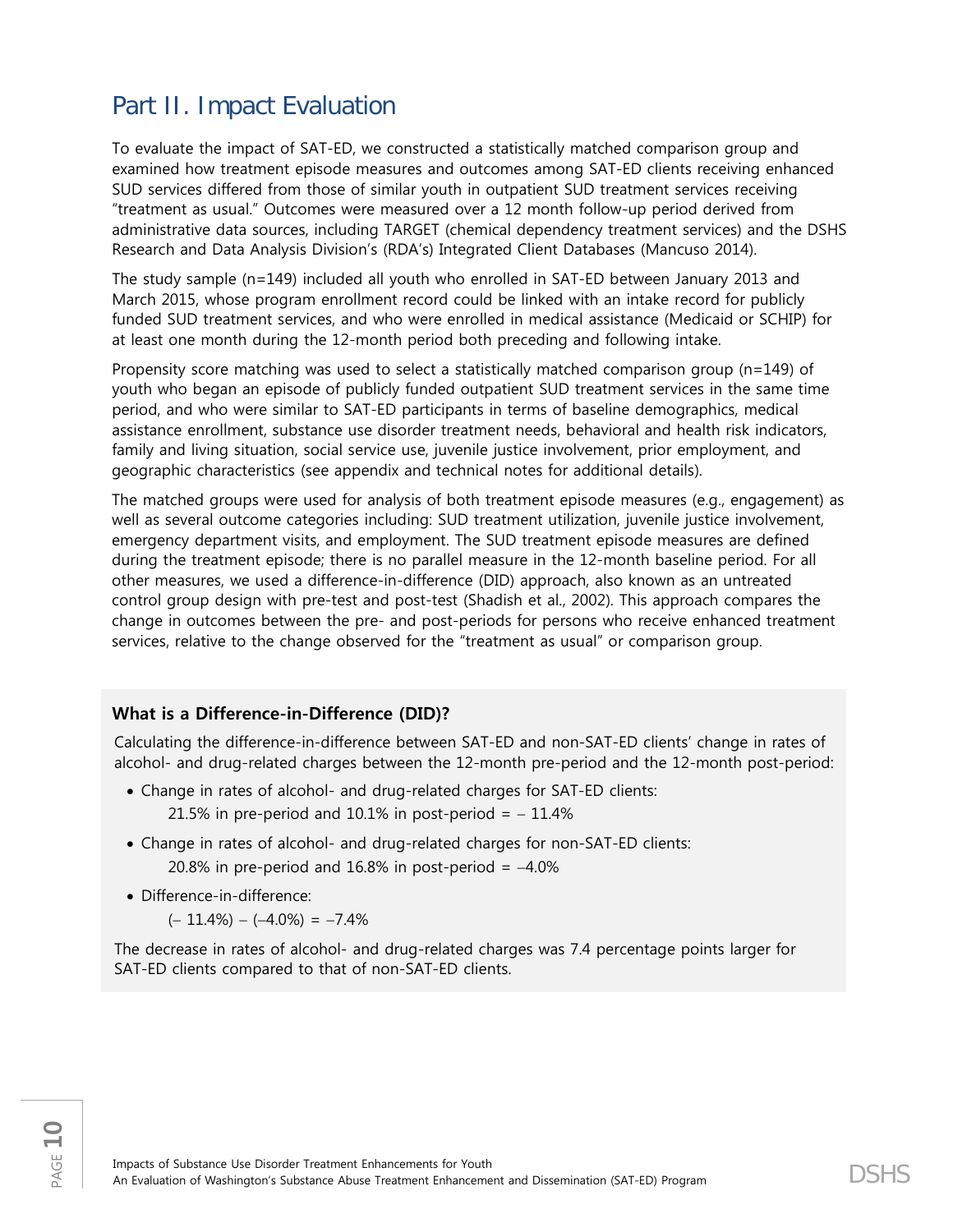# Substance Use Disorder Treatment Episode Measures

Substance use disorder treatment episode measures include the Washington Circle and related performance measures (Garnick et al 2009): initiation, engagement, retention, and treatment completion. These metrics aim to capture the quality of care after intake, and may be associated with positive treatment outcomes, such as reduced substance use (Garnick et al. 2012).

Results show that SAT-ED youth fared no better than the matched comparison group on measures of initiation and engagement, but have significantly higher rates of retention (85 percent compared to 71 percent; p<.01) and treatment completion (50 percent compared to 33 percent; p<.01). These findings indicate that SAT-ED youth were more likely to remain in treatment until successful completion, relative to peers receiving treatment as usual.

#### FIGURE 10.



### Treatment Episode Measures

\*\*\*Difference is statistically significant at  $p = 0.01$ .

SOURCE: DSHS, Division of Behavioral Health and Recovery, Treatment and Assessment Report Generation Tool (TARGET) data system. NOTE: Due to data lag, a handful of treatment completion outcomes are unknown. Although the resulting sample sizes are not identical across groups, the balance on baseline measures remains strong (nearly the same as in the full groups).

**Initiation** – Client received at least one additional outpatient SUD treatment service within 14 days after intake. **Engagement** – Client received at least two additional outpatient SUD treatment services within 30 days after initiation. **Retention** – Client received at least one outpatient treatment service every 30 days for the first 90 days after intake OR was discharged as completing treatment within 90 days of intake OR was transferred to a residential treatment facility within 90 days of intake.

**Treatment Completion** – Client was discharged as completing treatment.

# Substance Use Disorder Treatment Utilization

Results relating to the types of substance use disorder treatment utilization also reflect positive impacts of the SAT-ED treatment enhancements. The proportion of SAT-ED participants who used inpatient SUD treatment services remained stable across time: 13 percent in both the 12-month preand post-periods. In contrast, the rate of inpatient SUD treatment rose in the matched comparison group, from 12 percent in the pre-period, to 19 percent in the post-period. Although the differencein-difference estimate suggests a beneficial effect of treatment (-7.4 percentage points), it is not statistically significant.

Nearly all of the SAT-ED participants and matched comparison group members received outpatient SUD treatment services in the 12-month period following intake, with a slightly higher rate among SAT-ED participants (99 percent compared to 95 percent). The difference-in-difference estimate (+8.1 percentage points) is positive but not statistically significant.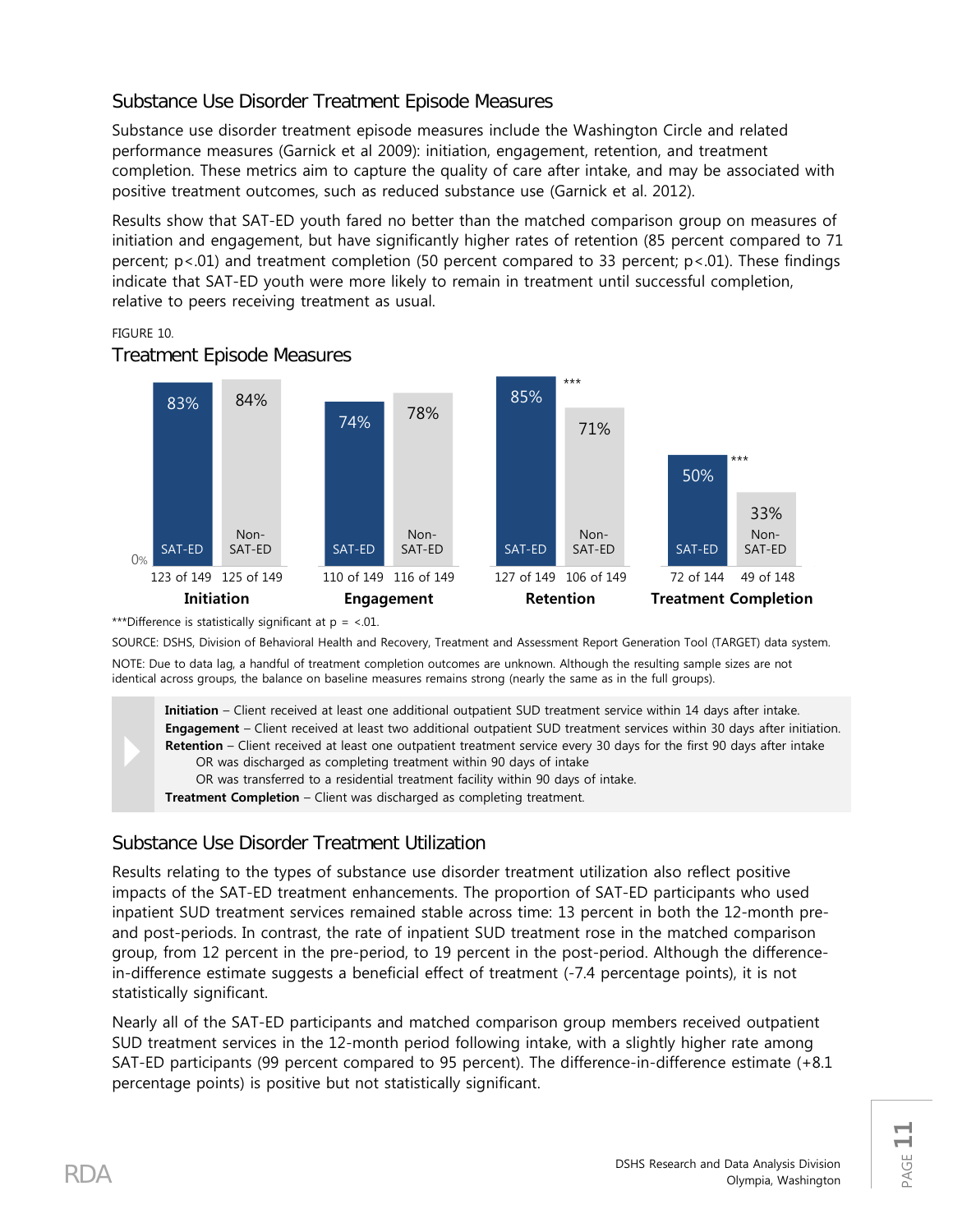Over the 12-month follow-up period, SAT-ED participants experienced higher rates of SUD case management than their matched peers (76 percent compared to 49 percent), resulting in a large and statistically significant difference-in-difference (+30.2 percentage points; p<.01). This result is consistent with the recovery support services model used within the SAT-ED program, in which a recovery care coordinator works closely with each youth to develop and implement an individualized recovery plan.

#### FIGURE 11.

Treatment Utilization



\*\*\*Difference-in-difference is statistically significant at  $p = <.01$ . SOURCE: DSHS Integrated Client Databases.

**Inpatient Treatment** – Any inpatient substance use disorder treatment services in the 12-month period.<br>**Outpatient Treatment** – Any outpatient substance use disorder treatment services in the 12-month period.<br>**Case Manage Outpatient Treatment** – Any outpatient substance use disorder treatment services in the 12-month period. **Case Management** – Any substance use disorder case management activities in the 12-month period.

# Juvenile Justice

Juvenile justice outcomes examined in this evaluation include charges for all types of offenses, and charges specifically for alcohol- and drug-related offenses. Alcohol- and drug-related charges include offenses such as driving under the influence (DUI) or being a minor intoxicated in public or a minor in possession (MIP) of drugs or alcohol. In addition to alcohol- or drug- related charges, the broader measure of any charges includes shoplifting, property crimes, and others.

Although SAT-ED participants and comparison group members were charged with offenses at similar rates in the 12-month pre-period (34 percent compared to 33 percent), the rates diverged in the 12 month post period, with the rate for SAT-ED participants rate decreasing (to 27 percent) and the comparison group rate increasing (to 36 percent). The estimated decrease in charges among SAT-ED participants, relative to the control group, was -10.7 percentage points (not statistically significant). SAT-ED participants also had a larger decline in alcohol- and drug-related charges, relative to the matched comparison group (-7.4 percentage points; not statistically significant).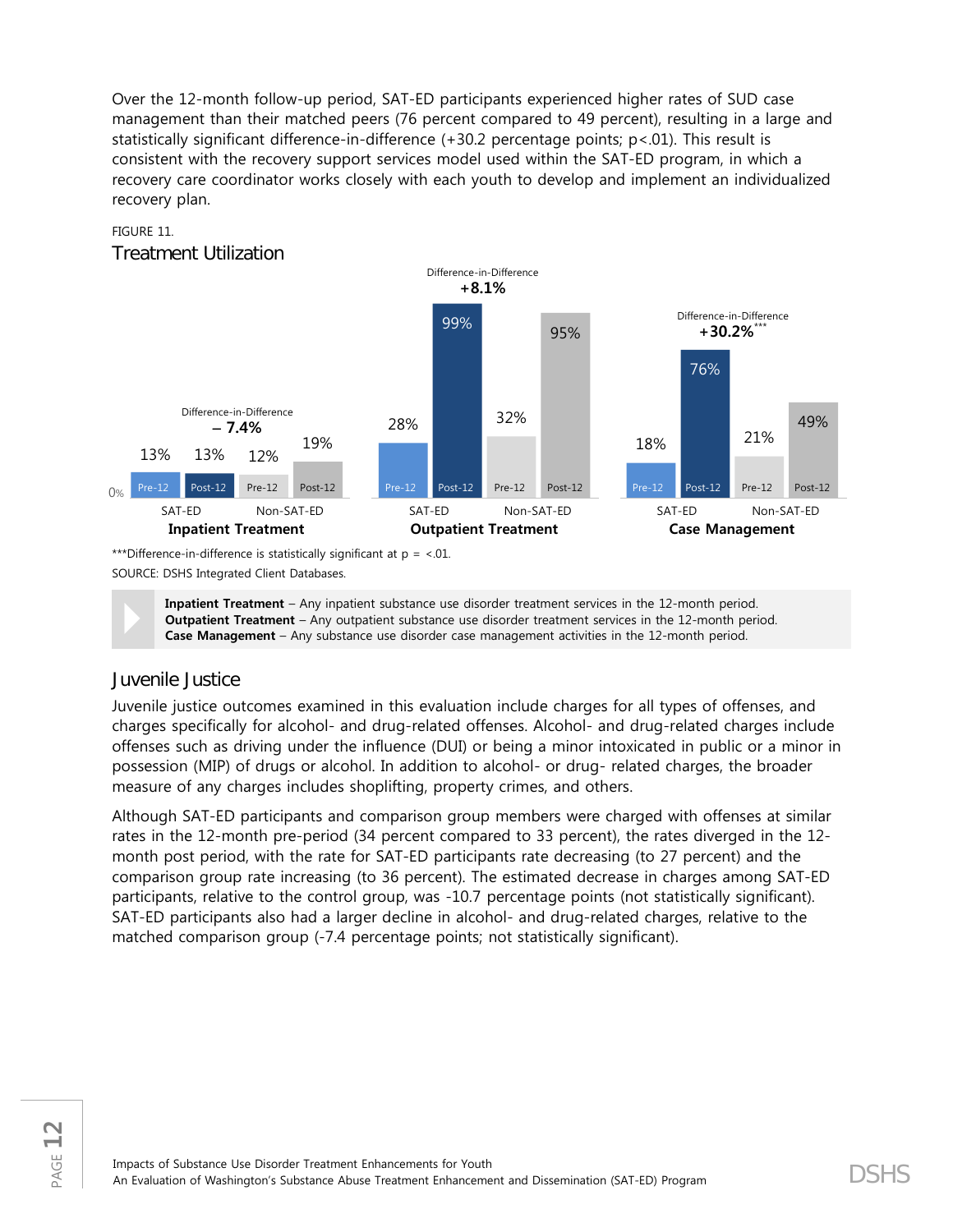### FIGURE 12. Juvenile Charges



**Any Charges** – Charged with an offense in the 12-month period. **Alcohol- or Drug-Related Charges** – Charged with an offense related to alcohol or drugs in the 12-month period.

21%

17%

### Other Outcomes

This study also examined changes in emergency department utilization and employment outcomes. SAT-ED participants fared no better than the matched comparison group on rates of outpatient emergency department use. The difference-in-difference estimate shows very small increases for both groups, moving both from slightly below one visit per 12 months of Medicaid enrollment to slightly above one visit per 12 months of enrollment (+2.1 ED visit per 1,000 member months; not statistically significant). Employment rates were examined for a subset of the study population who was age 15 or older at intake, which included three-quarters of study participants (76 percent) in both the SAT-ED and matched comparison groups. Consistent with youth working more as they grow older, both groups increased employment rates between the pre- and post-periods. The increase was greater in the SAT-ED group (+5.3 percentage points; not statistically significant).

#### FIGURE 13



SOURCE: DSHS Integrated Client Databases.

 **Outpatient ED Visit** – Number of emergency department (ED) visits per 1,000 months enrolled in Medicaid or SCHIP. **Employment for Youth Age 15 and Over** – Ever employed (full-time or part-time) in the 12-month period.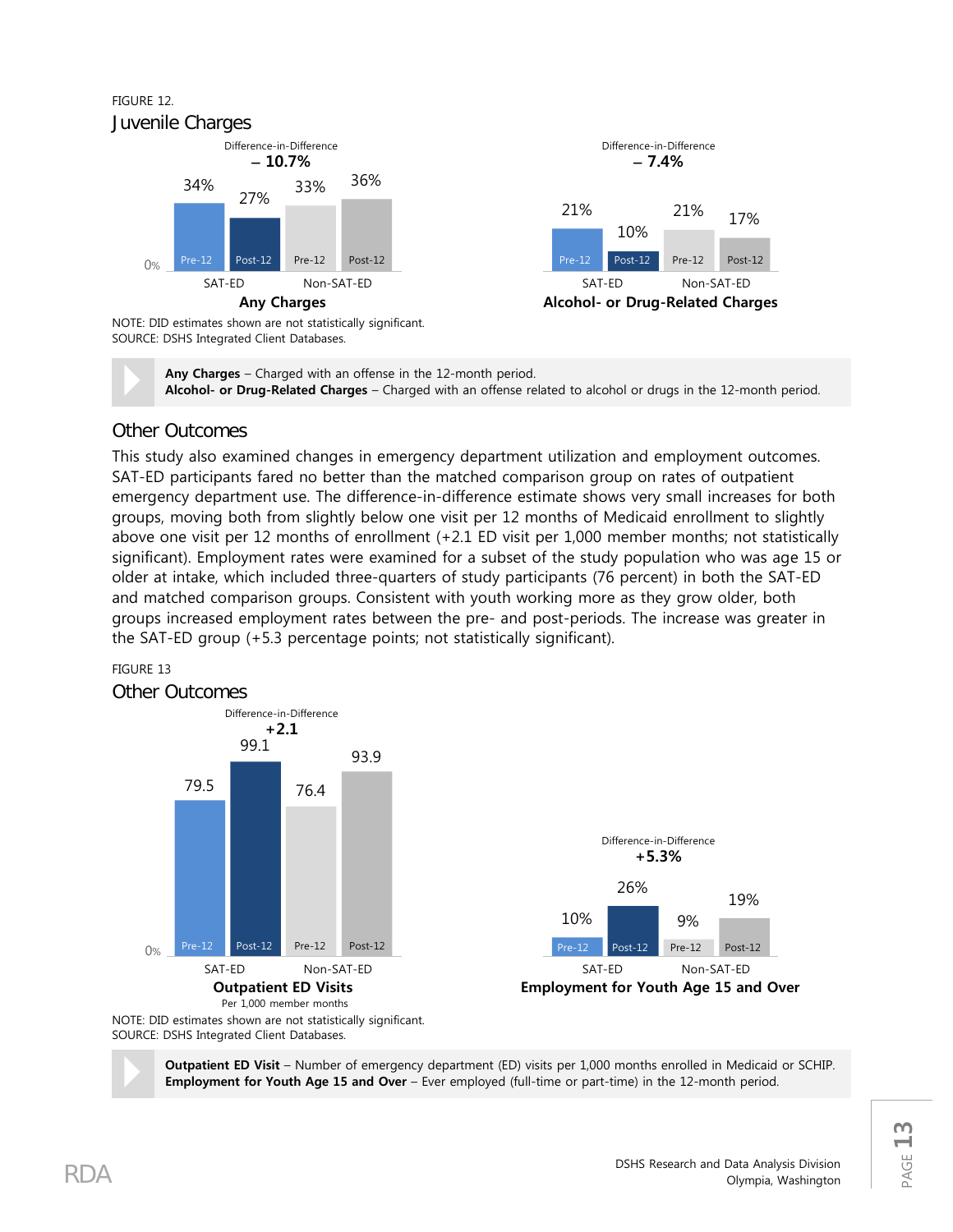# **Discussion**

This study describes the enhanced substance use disorder treatment services youth received by SAT-ED program participants, and the outcomes for youth who enrolled. Results show promising findings for the SAT-ED program.

First, SAT-ED program participants reported substantial improvements between intake and 6-month follow-up on several measures of a standardized assessment tool (GAIN). **The proportion of youth "in recovery" more than tripled between intake and 6-month follow-up, and the proportion abstaining from alcohol and drugs more than quadrupled.** Use of both alcohol and marijuana declined substantially. Many fewer youth reported frequent school absences and getting in trouble at school 6 months after enrolling in SAT-ED than at intake. These measures were not available for a comparison group, so it is unknown whether the changes for SAT-ED youth were of similar magnitude to those experienced by other youth in publicly funded SUD treatment in Washington State. However, findings do indicate that SAT-ED treatment led to improved recovery outcomes for youth.

Second, **SAT-ED youth were significantly more likely to receive case management services, and had significantly higher rates of treatment completion relative to the matched comparison group.** While not outcomes in and of themselves, these treatment factors may be associated with more positive long-term recovery outcomes.

Third, SAT-ED youth showed promising improvements in several key outcomes, measured through administrative data, relative to a statistically matched comparison group. **Due to the small number of youth in this study, most findings were not statistically significant, but nevertheless suggest positive effects of the SAT-ED program.** Between the pre- and post-periods (12 months before and after intake), **SAT-ED participants received more outpatient SUD treatment and less inpatient SUD treatment** relative to the matched comparison group. **SAT-ED participants experienced larger decreases in juvenile justice involvement** relative to the matched comparison group, as measured by legal charges filed over a 12-month period for any type of offense, as well as charges specifically for alcohol- or drug-related offenses. Employment rates increased more for SAT-ED youth relative to the matched comparison group, with one-quarter of SAT-ED participants 15 and over working full- or part-time within the 12 months after enrollment.

There were three important limitations to this study. First, the small sample size reduced the study's statistical power and limited its ability to demonstrate statistically significant program effects. The findings are promising, and build upon previous research on the evidence-based program enhancements, but alone do not meet the standard threshold for evidence of program effectiveness. A future study providing treatment enhancements to a larger number of program participants could better assess program effects. Second, administrative data on educational outcomes were unavailable. Given the promising improvements in self-reported school outcomes, future studies should consider the feasibility of incorporating educational outcomes from administrative data.

Lastly, because the three treatment enhancements were bundled together, the study is unable to determine which was most strongly associated with the promising findings, or if the combination is responsible. Subgroup analyses of self-reported outcomes from the GAIN suggest that youth who received more recovery services made greater progress to recovery than others. The current study cannot distinguish between two alternative explanations for these findings: (1) the dosage-response explanation, i.e. that a higher dosage of RSS leads to stronger recovery outcomes; or (2) that youth with less intense needs or more motivation, likely to experience stronger recovery outcomes with or without RSS, accessed more RSS through the SAT-ED program. To more conclusively determine the net impact of recovery support services on youth SUD treatment outcomes, a pilot program would need to provide a group of youth with SUD "treatment as usual" except for the addition of recovery support services.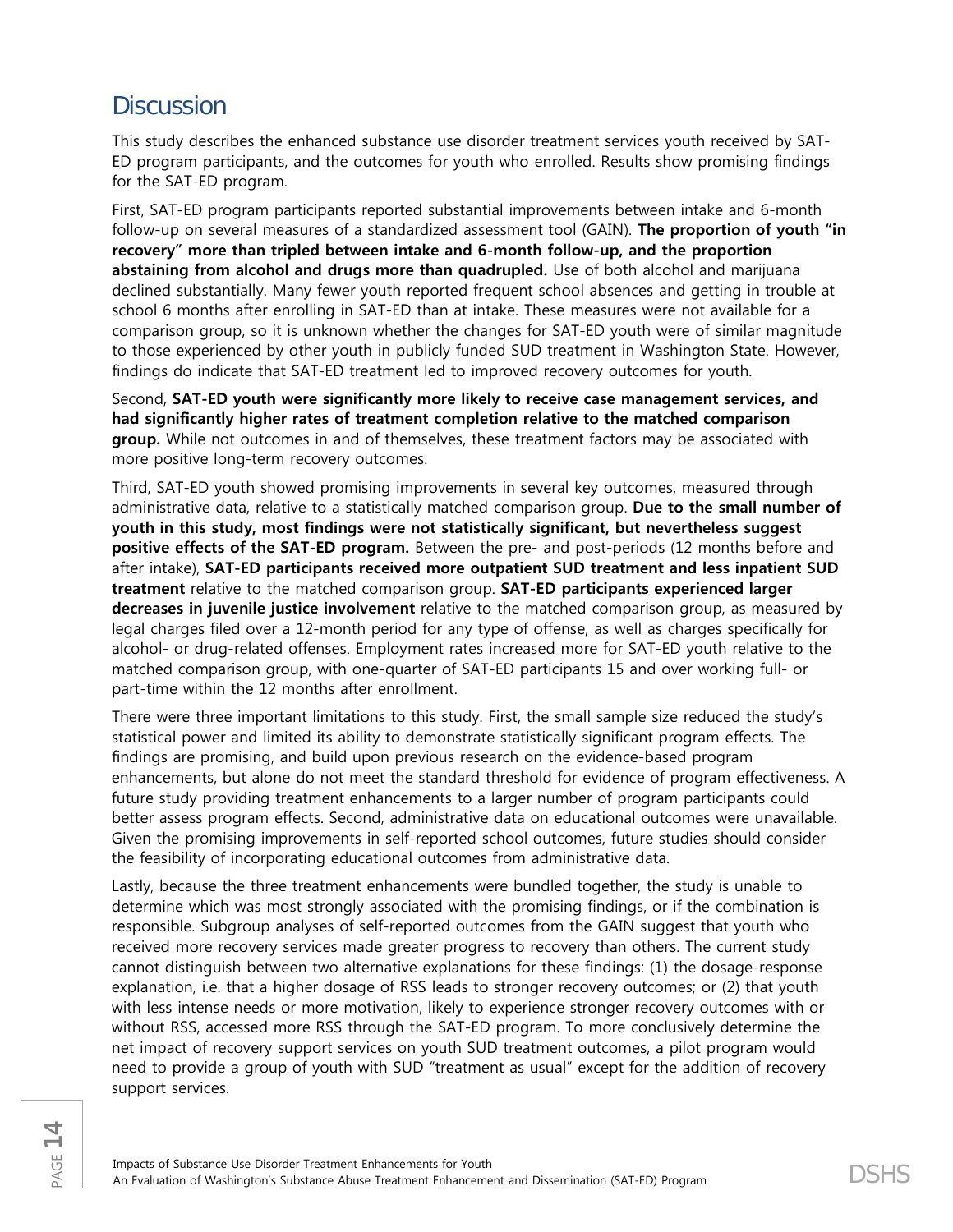#### **REFERENCES**

Cohen, J.A. (1992). A power primer. Psychological Bulletin, 112, 155-159.

- DBHR. (2013). Recovery Support Services Adolescent Substance Abuse (RSS-ASA): Recovery support services guidelines. Washington DSHS, Behavioral Health and Service Integration Administration, Division of Behavioral Health and Recovery.
- Dennis, M.L., White, M., Titus, J.C., and Unsicker, J. (2008). Global Appraisal of Individual Needs (GAIN): Administration Guide for the GAIN and Related Measures (Version 5). Bloomington, IL: Chestnut Health Systems.
- Garnick, D.W., Lee, M.T., Horgan, C.M., Acevedo, A., and the Washington Circle Public Sector Workgroup. (2009). Adapting Washington Circle performance measures for public sector substance abuse treatment systems. Journal of Substance Abuse Treatment, 36, 265-277.
- Garnick, D.W., Lee, M.T., O'Brien, P.L., Panas, L., Ritter, G.A., Acevedo, A., Garner, B.R., Funk, R.R., and Godley, M.D. (2012). The Washington circle engagement performance measures' association with adolescent treatment outcomes. Drug and Alcohol Dependence, 124(3), 250-258.
- Krupski, A., Campbell, C., Joesch, J.M., Lucenko, B., & Roy-Byrne P. (2009). "Impact of Access to Recovery services on alcohol/drug treatment outcomes." Journal of Substance Abuse Treatment, 37, 435-442.
- Mancuso, D. (2014). DSHS Integrated Client Database. Washington State Department of Social and Health Services, Research and Data Analysis Division, Report 11.205.
- SAMHSA. (2010). Financing recovery support services: Review and analysis of funding recovery support services and policy recommendations. Rockville, MD: U.S. Department of Health and Human Services, Substance Abuse and Mental Health Services Administration.
- Shadish, W.R., Cook, T.D., & Campbell, D.T. (2002). Experimental and quasi-experimental designs for generalized causal inference. Boston: Houghton Mifflin.
- Smith, J.E., Lundy, S.L., and Gianini, L. (2007). Community Reinforcement Approach (CRA) and Adolescent Community Reinforcement Approach (A-CRA) therapist coding manual. Bloomington, IL: Chestnut Health Systems.
- Smith, J.E., and Meyers, R.J. (2006). The Adolescent Community Reinforcement Approach (A-CRA) procedures checklist. Albuquerque, NM: University of New Mexico.
- WSIPP. (2016). Updated Inventory of Evidence-Based, Research-Based, and Promising Practices: For Prevention and Intervention Services for Children and Juveniles in the Child Welfare, Juvenile Justice, and Mental Health Systems. (Document No. E2SHB2536-7). Olympia, WA: Washington State Institute for Public Policy.
- Wickizer, T.M., Mancuso, D., Campbell, K., and Lucenko, B. (2009). Evaluation of the Washington State Access to Recovery project: Effects on Medicaid costs for working age disabled clients. Journal of Substance Abuse Treatment, 37, 240-246.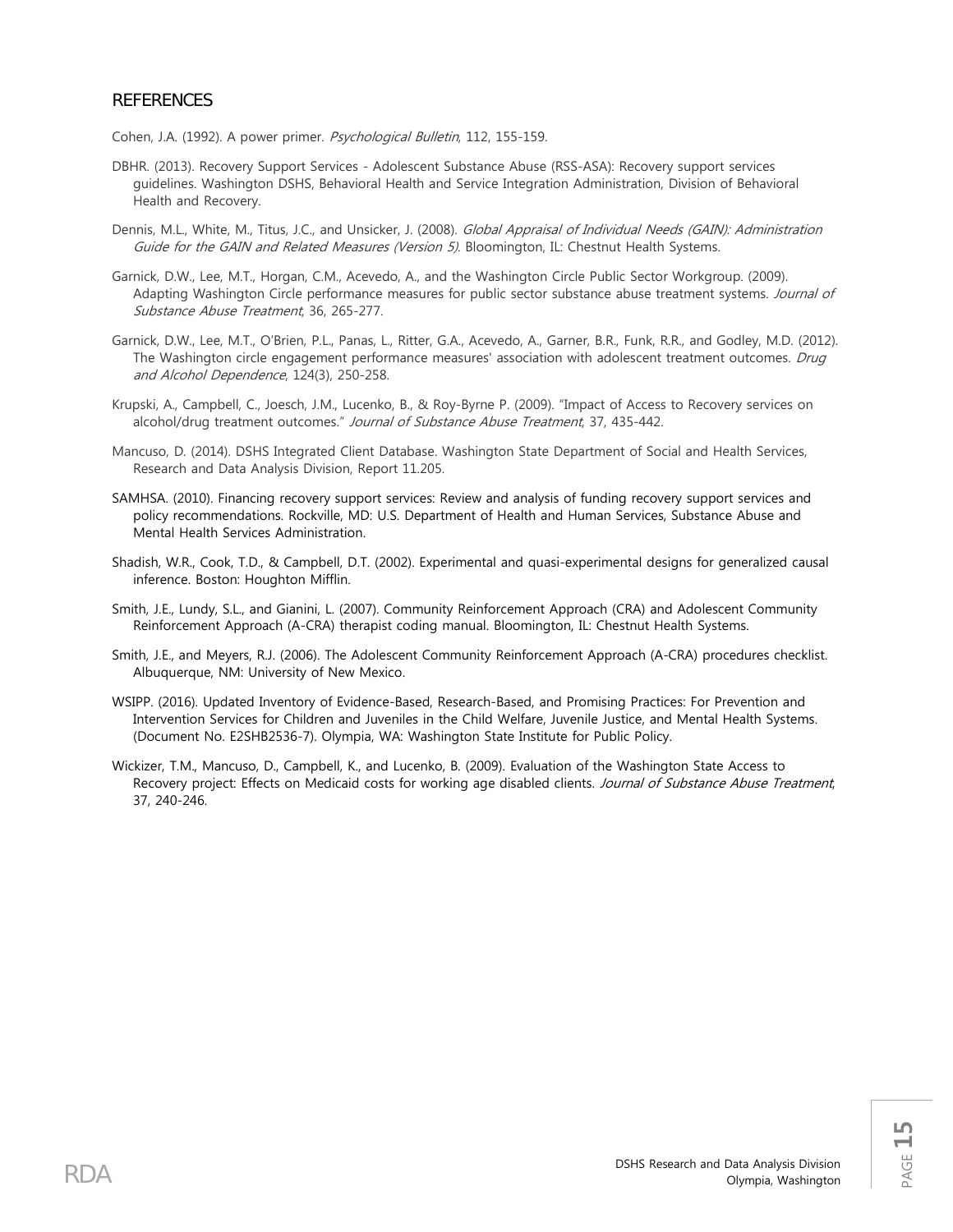# APPENDIX Baseline Measures

Baseline characteristics of the 149 SAT-ED clients in the study population, and of the matched comparison group are shown in Table 2. Note that the 149 SAT-ED clients in the SAT-ED treatment group in this study represent a subset of the 269 total youth who received SUD treatment services through the SAT-ED program. The selected 149 are those clients in publicly funded SUD treatment services with sufficient data both in the pre-period (12 months before intake) and the post-period (12 months following intake) to enable matching to comparison group clients and measuring outcomes one year later. Additional details on the selection of the study population and construction of the matched comparison group can be found in the technical notes.

TABLE 2.

Baseline Measures for SAT-ED Participants and Non-SAT-ED Comparison Group

|                                                                  |                     | <b>Study Population</b> |  |  |
|------------------------------------------------------------------|---------------------|-------------------------|--|--|
|                                                                  | SAT-ED<br>$n = 149$ | Non-SAT-ED<br>$n = 149$ |  |  |
| <b>Demographics</b>                                              |                     |                         |  |  |
| <b>Average Age</b>                                               | 15.5                | 15.5                    |  |  |
| Sex                                                              |                     |                         |  |  |
| Male                                                             | 52%                 | 52%                     |  |  |
| Female                                                           | 48%                 | 48%                     |  |  |
| <b>Race/Ethnicity</b>                                            |                     |                         |  |  |
| Non-Hispanic white                                               | 60%                 | 60%                     |  |  |
| Any minority                                                     | 40%                 | 40%                     |  |  |
| Minority Group Categories not mutually exclusive                 |                     |                         |  |  |
| American Indian or Alaska Native                                 | 23%                 | 19%                     |  |  |
| Black or African American                                        | 11%                 | 12%                     |  |  |
| Hispanic or Latino                                               | 11%                 | 11%                     |  |  |
| Asian or Pacific Islander                                        | 2%                  | 5%                      |  |  |
| Primary language in home is English                              | 99%                 | 100%                    |  |  |
| <b>Year of Index Month</b>                                       |                     |                         |  |  |
| 2013                                                             | 44%                 | 40%                     |  |  |
| 2014                                                             | 40%                 | 46%                     |  |  |
| 2015                                                             | 15%                 | 15%                     |  |  |
| Substance Use Disorder, Current Treatment Episode                |                     |                         |  |  |
| Referral Sources Categories not mutually exclusive or exhaustive |                     |                         |  |  |
| Court/probation/diversion                                        | 44%                 | 43%                     |  |  |
| School/education                                                 | 38%                 | 40%                     |  |  |
| Self/family                                                      | 9%                  | 10%                     |  |  |
| <b>Primary Substance</b>                                         |                     |                         |  |  |
| Marijuana                                                        | 79%                 | 80%                     |  |  |
| Alcohol                                                          | 9%                  | 8%                      |  |  |
| Methamphetamines                                                 | 9%                  | 7%                      |  |  |
| Other                                                            | 3%                  | 5%                      |  |  |
| <b>Substance Use Prior to Intake</b>                             |                     |                         |  |  |
| Used alcohol to intoxication, 30 days prior to intake            | 14%                 | 11%                     |  |  |
| Used marijuana more than 12 times, 30 days prior to intake       | 17%                 | 21%                     |  |  |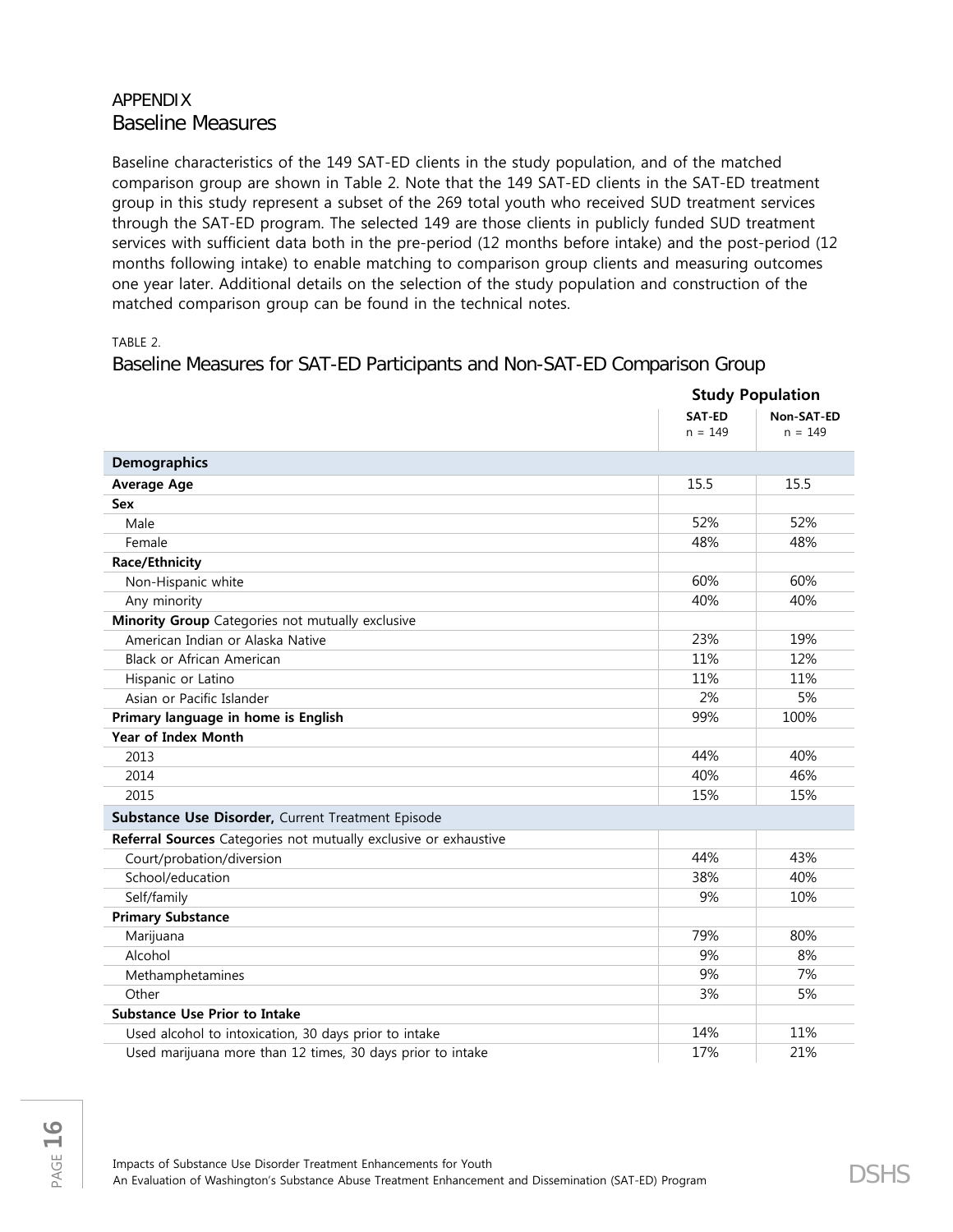|                                                                                                | <b>Study Population</b> |            |  |
|------------------------------------------------------------------------------------------------|-------------------------|------------|--|
|                                                                                                | SAT-ED                  | Non-SAT-ED |  |
|                                                                                                | $n = 149$               | $n = 149$  |  |
| <b>Behavioral Health History</b>                                                               |                         |            |  |
| Previous SUD Treatment Episode, Ever                                                           | 36%                     | 40%        |  |
| Receipt of SUD Treatment, 12 months before index month                                         |                         |            |  |
| <b>Outpatient Treatment</b>                                                                    | 28%                     | 32%        |  |
| Inpatient treatment                                                                            | 13%                     | 12%        |  |
| Case management                                                                                | 18%                     | 21%        |  |
| Detox                                                                                          | 1%                      | 2%         |  |
| Days of SUD Treatment, 12 months before index month                                            |                         |            |  |
| Outpatient treatment                                                                           | 7.6                     | 7.7        |  |
| Inpatient treatment                                                                            | 7.5                     | 8.5        |  |
| Case management                                                                                | 0.8                     | 0.8        |  |
| Behavioral Health Treatment Needs, 24 months before index month                                |                         |            |  |
| Substance use disorder treatment need                                                          | 53%                     | 51%        |  |
| Mental health treatment need                                                                   | 58%                     | 60%        |  |
| <b>DBHR Mental Health Services</b> , 12 months before index month                              | 29%                     | 30%        |  |
| Mental Health Crisis Services, 12 months before index month                                    | 15%                     | 17%        |  |
| <b>Family and Living Situation</b>                                                             |                         |            |  |
| Foster care, Ever in lifetime                                                                  | 28%                     | 28%        |  |
| Foster care, 12 months before index month                                                      | 9%                      | 10%        |  |
| Family/household member has drug/alcohol problem, at intake                                    | 56%                     | 56%        |  |
| Housing instability/homelessness, 12 months before index month                                 | 13%                     | 11%        |  |
| Ran away from home, 12 months before intake                                                    | 26%                     | 28%        |  |
| Health Care Indicators, 12 months before index month                                           |                         |            |  |
| Medical assistance enrollment months                                                           | 10.9                    | 10.7       |  |
| Outpatient emergency department visits per 1,000 MM                                            | 79.5                    | 76.4       |  |
| Outpatient emergency department visits per 1,000 MM with alcohol- or drug-related<br>diagnosis | 5.7                     | 4.7        |  |
| Other Baseline Indicators, 12 months before index month                                        |                         |            |  |
| <b>Employment</b> (part-time or full-time)                                                     | 8%                      | 7%         |  |
| School Suspension or Expulsion, 12 months before intake                                        | 44%                     | 46%        |  |
| <b>Social Service Use</b>                                                                      |                         |            |  |
| Basic Food                                                                                     | 68%                     | 64%        |  |
| <b>TANF</b>                                                                                    | 17%                     | 15%        |  |
| Child welfare                                                                                  | 39%                     | 40%        |  |
| <b>Criminal Justice Involvement</b>                                                            |                         |            |  |
| Any juvenile justice (arrests, charges, convictions, Juvenile Rehabilitation)                  | 38%                     | 38%        |  |
| Any charges                                                                                    | 34%                     | 33%        |  |
| Any alcohol or drug-related charges                                                            | 21%                     | 21%        |  |
| <b>County-Level Indicators</b>                                                                 |                         |            |  |
| High-Density Urban County                                                                      | 0%                      | 0%         |  |
| Students Eligible for Free/Reduced-Price Lunches                                               | 58%                     | 55%        |  |
| Alcohol Use in Past 30 Days, 10 <sup>th</sup> graders                                          | 26%                     | 24%        |  |
| Marijuana Use in Past 30 Days, 10 <sup>th</sup> graders                                        | 19%                     | 21%        |  |

NOTE: All differences shown had absolute standardized mean difference (ASMD) less than .2, indicating acceptable balance, with the exception of three county-level indicators. The ASMD is not a suitable measure of balance for these indicators because of the minimal variation in the denominator when the treatment group contains only two counties.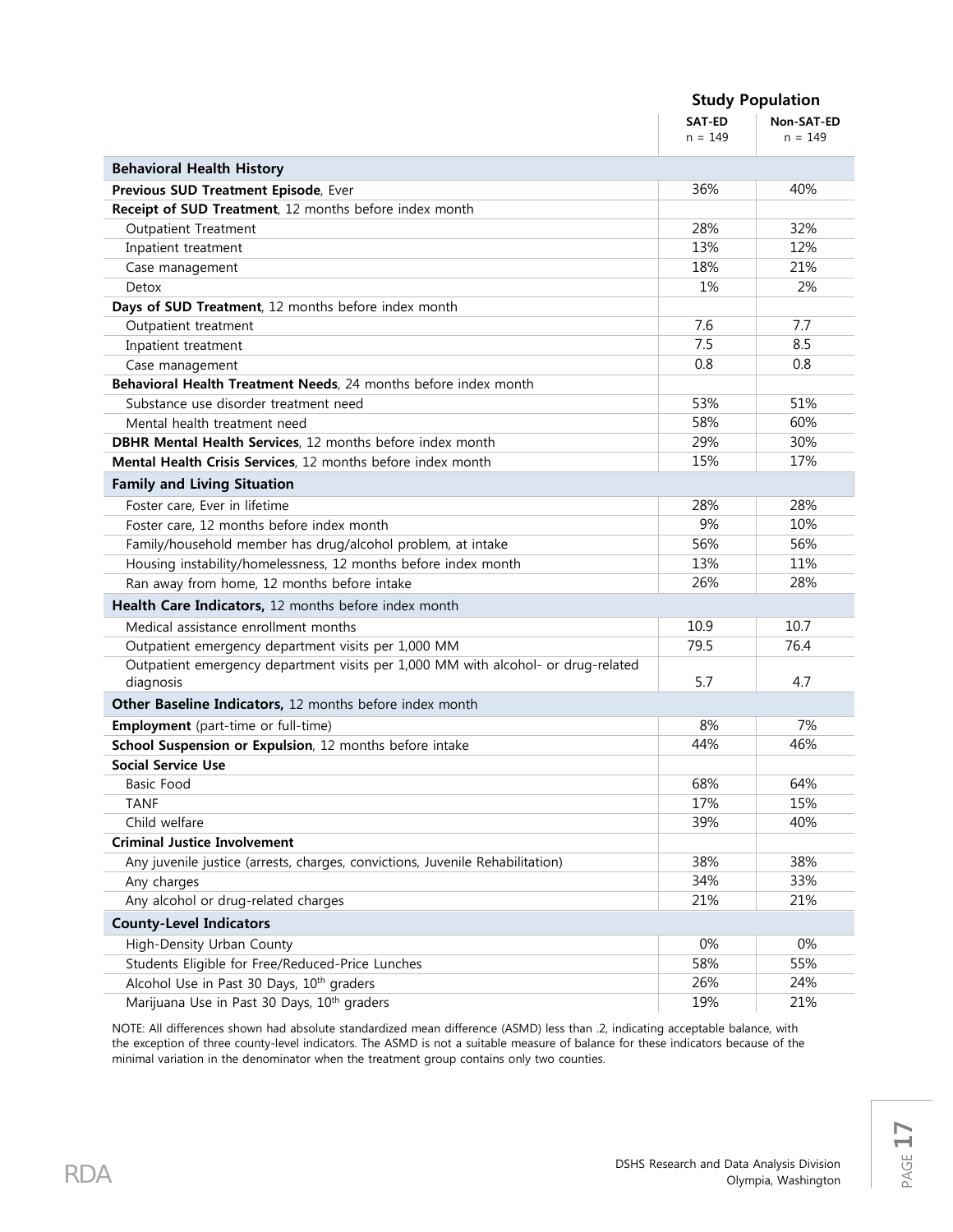#### **STUDY POPULATION AND TIME PERIOD**

The study population for the impact evaluation was comprised of youth age 12 to 18 who entered publicly funded outpatient substance use disorder treatment services between January 2013 and March 2015. The index month for each client was the month of intake to treatment. Baseline characteristics were measured over the 12 to 24 months prior to the index month, and outcomes were measured over a 12-month follow-up period. All study participants were required have at least one month of Medicaid or SCHIP enrollment during the pre- and post-period.



- **SAT-ED treatment group** (n = 149): The SAT-ED treatment group was comprised of youth who enrolled in the SAT-ED program between January 2013 and March 2015 at True Star in Clallam county or True North in Grays Harbor county. The index month was assigned as the month of intake in linked publicly funded outpatient SUD treatment records in TARGET administrative data system. Treatment group members were required to have at least one month of Medicaid or SCHIP enrollment during the pre- and post-period (required to adequately measure pre-period matching variables and outcome variables). Fifty-six SAT-ED clients were dropped from the treatment group due to either not meeting the Medicaid enrollment requirement or having a private payer at SUD treatment intake.
- **Comparison group sampling frame** (n = 3,121 person months): The comparison group sampling frame included youth (12-18) who entered publicly funded outpatient SUD treatment services between January 2013 and March 2015. Youth in the sampling frame were required to live in counties not designated as high-density urban (this excluded youth in Clark, King, Kitsap, Pierce, Snohomish, Spokane, and Thurston counties, who lived in contexts not comparable to youth in Clallam and Grays Harbor counties). Youth were required to have at least one month of Medicaid/SCHIP enrollment during the pre- and post-period. Additionally, any youth who received SUD treatment services at any time during the grant period at the two participating provider agencies were excluded from the comparison group. (Note that the comparison group sampling frame includes multiple records for each person. Each index month meeting study criteria for inclusion was treated as a single record.)

#### **COMPARISON GROUP SELECTION**

To select the comparison group, we identified youth SUD treatment clients from the sampling frame described above who were similar to SAT-ED participants with respect to baseline characteristics, who did not participate in the SAT-ED program.

We used a statistical technique known as propensity score matching to estimate the probability of SAT-ED enrollment using logistic regression models, using baseline measures as predictors. The propensity scores obtained from these models were used to create matched comparison groups using 1:1 nearest neighbor matching, with exact matching on sex and age group. (We did test the possible use of 1:5 matching to boost statistical power; results were similar.)

To test for balance in baseline characteristics after matching, we calculated the absolute standardized mean difference (ASMD) for each baseline measure included in the propensity score models. Achieving a standardized mean difference of .2 or less is generally considered an indication of acceptable balance (Cohen 1992). All of our baseline measures fell below this threshold, with the exception of three county-level indicators. The ASMD is not a suitable measure of balance for these indicators because of the minimal variation in the denominator in this context where the treatment group contains only two counties.

County-level variables differ no more than three percentage points between the groups, and robustness tests that control for these small residual imbalances yielded very similar results. Unadjusted difference-in-difference (DID) estimates are reported in the body of this report.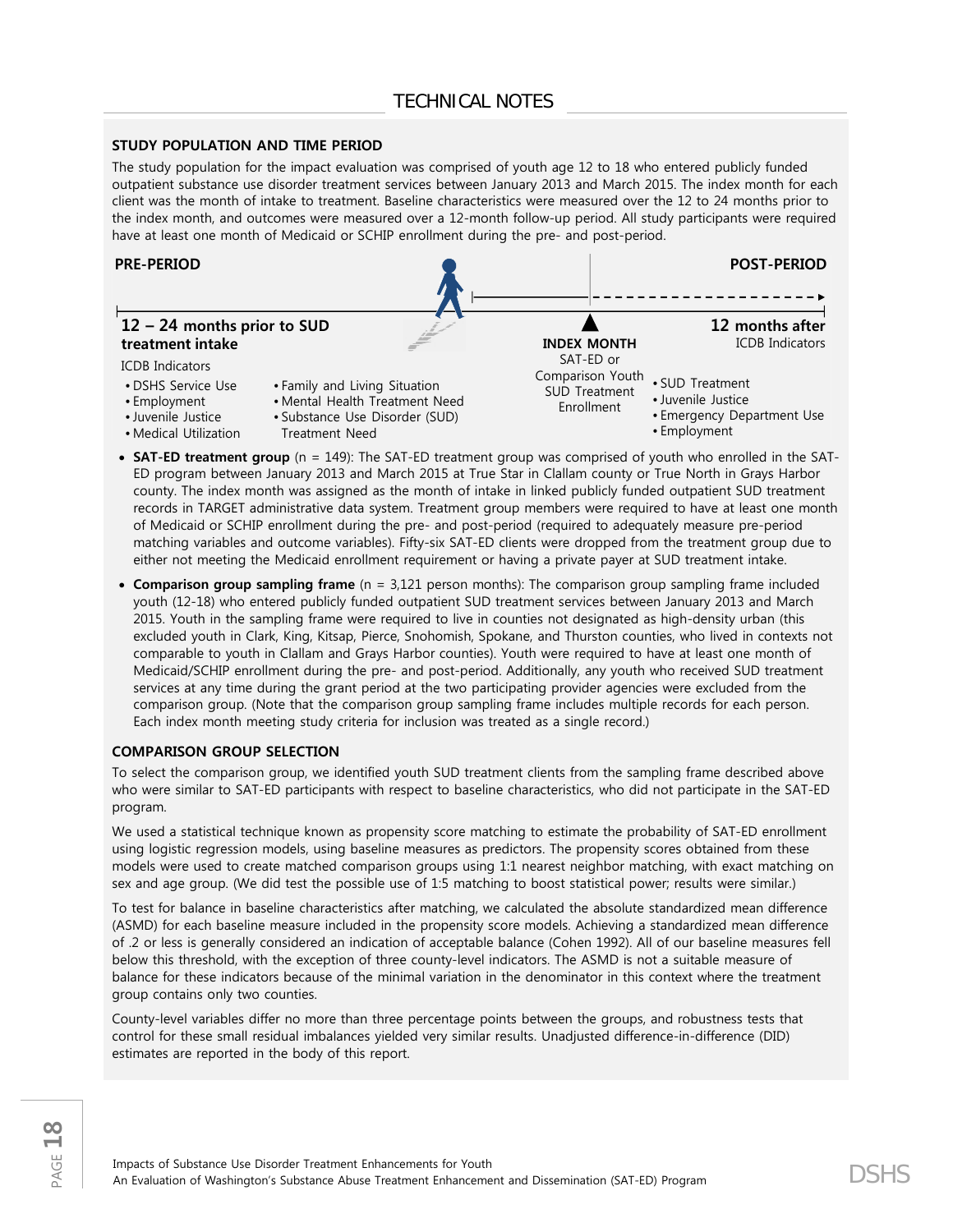#### **DATA SOURCES AND MEASURES**

The SAT-ED program collected several types of data for clinical purposes, performance monitoring, and/or to fulfill federal reporting requirements.

- **EBTx.** This web-based data system run by Chestnut Health Systems was used by clinical staff to track the details of A-CRA treatment sessions with SAT-ED participants. EBTx data were used to support A-CRA training and certification. Data are summarized in report section, "Adolescent Community Reinforcement Approach (A-CRA)."
- **GAIN-ABS.** This web-based data system run by Chestnut Health Systems was used by clinical staff to record assessment data from the Global Appraisal of Individual Needs (GAIN). It includes youth self-reports on a range of topics including recent substance use; mental health; environment and living situation; and school, work and financial status. GAIN data were used for clinical purposes and program monitoring. Selected items are summarized in report section, "Part I. Self-Reported Outcomes."
- **Government Performance and Results Act Services Accountability Improvement System Client Outcome Measures for Discretionary Programs (GPRA/SAIS).** SAT-ED staff were required to collect these federallymandated client interviews at enrollment, 6-month follow-up, and discharge. Questionnaire items included demographic questions and items regarding substance use, housing status, social connectedness, criminal justice involvement, education and employment. GPRA data were used for program monitoring, and for tracking program enrollment and discharge.

Administrative data come from the DSHS Integrated Client Databases (ICDB), a longitudinal, integrated set of client databases containing nearly 20 years of detailed services, history, costs and outcomes (Mancuso, 2014).

#### **Demographics**

• We used the DSHS Integrated Client Databases (ICDB) for information on county of residence, age, sex, race, and ethnicity. Primary language and index month came from the DBHR's electronic data system that stores information on substance use disorder treatment services, the Treatment and Assessment Report Generation Tool (TARGET).

#### **Substance Use Disorder Treatment**

• Information on the current treatment episode of SUD treatment, including referral sources, primary substance, and substance use prior to intake, came from DBHR's TARGET data system.

#### **Behavioral Health History**

- TARGET was also the source of information on whether a client had any previous publicly funded SUD treatment in Washington State. Pre-period receipt of any mental health treatment in the 12 months before index was identified from the ICDB. Behavioral health treatment need measures were constructed from data elements in the ICDB.
- Substance use disorder treatment need was flagged when a youth had at least one substance-related diagnosis, procedure, prescription, treatment, or arrest in the 24 months prior to intake.
- Mental health treatment need was flagged when a youth had at least one mental health diagnosis, prescription or service recorded in administrative data in the 24 months prior to intake.

#### **Family and Living Situation**

- Foster care and housing instability/homelessness measures came from the ICDB. Foster care information was derived from the Children's Administration FamLink data system. Homelessness/housing instability was identified through living arrangement status reported to DSHS caseworkers and recorded in ACES, CIS and/or the Homeless Management Information System (HMIS).
- The flag for whether a family/household member has a drug or alcohol problem at intake, and whether a youth ran away from home in the 12 months before intake, were self-reported on the SUD treatment intake record in TARGET.

#### **Health Care Indicators**

• Medical eligibility and emergency department visits were based on information in the DSHS' ICDB, originally integrated from ProviderOne (the electronic data system maintained by Washington's Health Care Authority). Emergency department use was identified from ProviderOne medical claims and encounters for Medicaid/SCHIP clients.